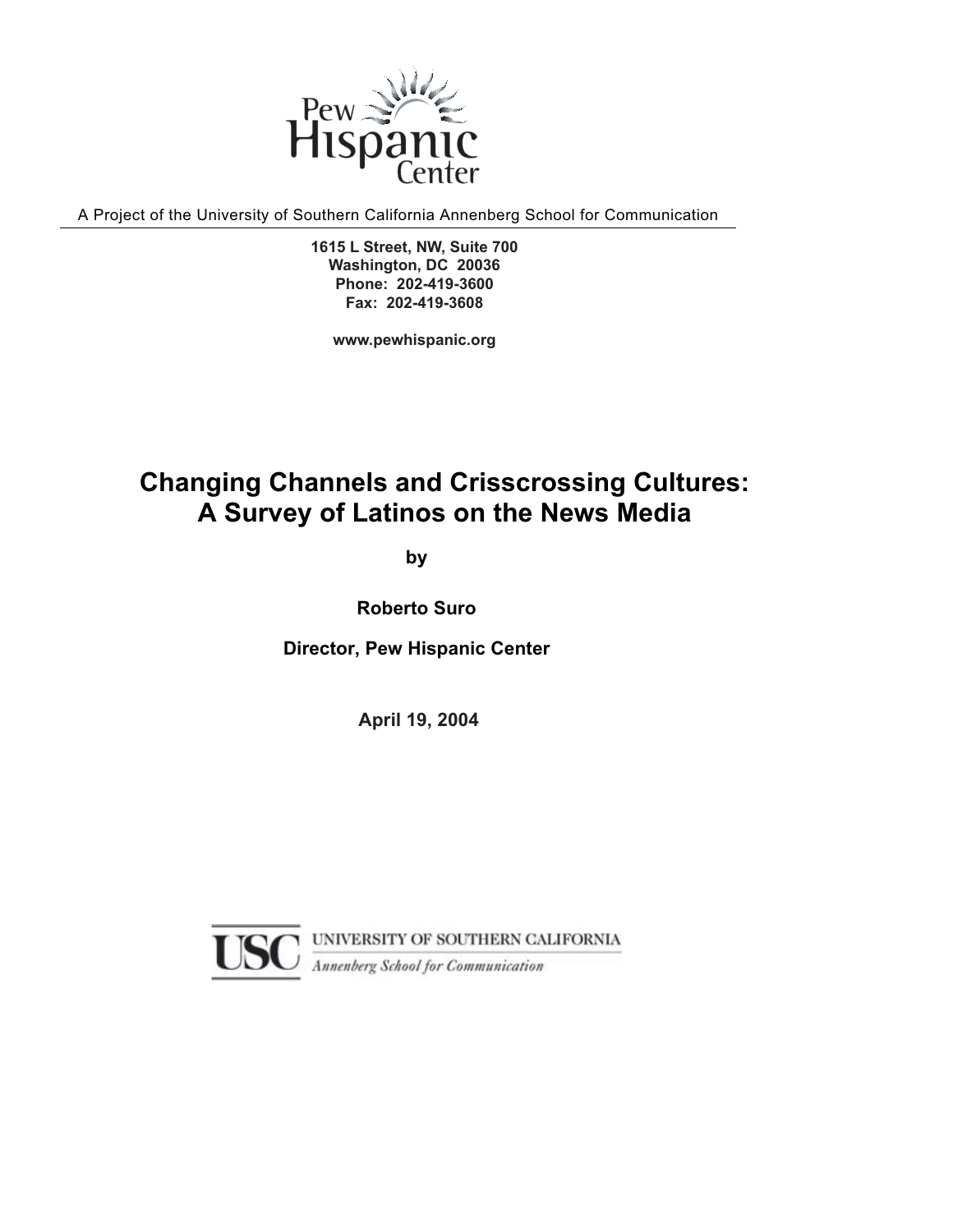#### **Introduction**

 $\overline{a}$ 

This report shows that the news media powerfully influence the twin processes of cultural change at work in the Hispanic population: the assimilation of American attitudes and the formation of a distinct ethnic identity. Even as the English-language media purveys values and cultural expressions drawn primarily from the experience of the native born, the Spanish-language media reflects the immigrant experience and reinforces ties to the home country. Nearly half of the adult Hispanic population crisscrosses between the two, getting some of its news in both languages. These choices have consequences. In fact, the language in which Latinos get their news significantly influences their opinions on issues ranging from immigration policy to the war in Iraq. Moreover, Latinos have strong views about the roles the news media play in society. The vast majority of Latinos, including those who only get news in English, view the Spanish-language media as an important institution for the economic and political development of the Hispanic population. Meanwhile, Latinos are broadly concerned that the English-language media contribute to a negative image of Latinos among English-speaking Americans. For Hispanics, choices in news media are more complex than for the general population because so many can access news in two languages. And, those choices are more consequential because so many Latinos are immigrants in the process of learning about a new land.♦

 These findings are based on the results of a comprehensive telephone survey that was designed to explore Latinos' preferences for sources of news, their attitudes towards the news media and the extent to which choices of media affect opinions on key policy issues. Language usage was examined carefully in relation to each of those topics. The survey was conducted by the Pew Hispanic Center, a non-partisan research organization which is a project of the University of Southern California Annenberg School for Communication and is supported by the Pew Charitable Trusts. The survey was supported with a grant from the John S. and James L. Knight Foundation.

 Scanning the offerings at a newsstand or on television, it might seem that the Hispanic population is divided among those who get their news in English or in Spanish. Instead, choices of news media are much more fluid. Rather than two audiences sharply segmented by language, the survey shows that many more Latinos get at least some of their news in both English and Spanish than in just one language or the other. And, over time, immigrant Latinos steadily migrate from Spanish to English media. Depending on the subject—news from Latin America, sports, or the U.S. presidential race, for example many Latinos pick and choose not only among different types of news media but also the language of the media. In their choices Latinos exercise a far greater level of bilingualism than they do in reading and writing. Getting the news could be the single most extensive cross-cultural experience for the Hispanic population. This language switching not only characterizes an important media market, it is also a critical factor in shaping Latino identities and the behavior of Latino voters.

 Given that a majority of adult Latinos (61% in this survey sample) were born either outside the United States or in Puerto Rico, a U.S. commonwealth where Spanish is the dominant language, the survey results show that the English-language news media have extraordinary reach. Altogether, three-quarters of the Hispanic population gets at least some

<sup>♦</sup> The terms Hispanic and Latino are used interchangeably in this report. For the sake of brevity, Latinos born outside the United States or in Puerto Rico will be referred to as foreign born. Those born in the United States except for in Puerto Rico will be referred to as native born.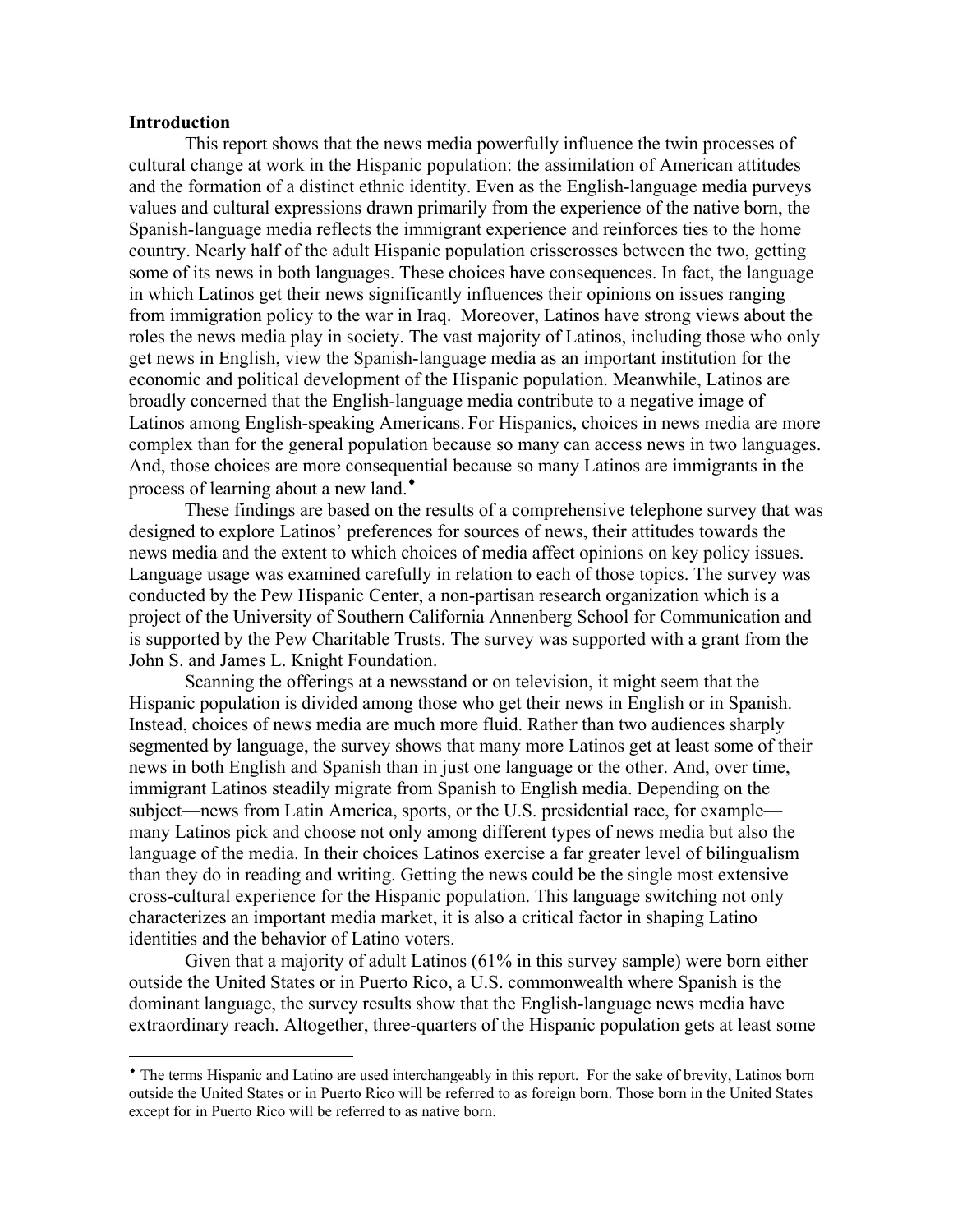of its news in English—31% all in English and 44% in both languages. That exceeds the share of the population that reports using English extensively at work. Exposure to news in English is greatly increased because so many Hispanic households are now bilingual with U.S.-born, English-speaking children living with Spanish-speaking, immigrant parents. Fully a third of Latinos who get all their news in Spanish, said that someone else in their household gets some news in English.

Nearly two-thirds of Latinos who came to the United States as immigrants or from Puerto Rico get at least some news in English—11% all in English, 50% in both languages. And, the survey shows that getting news in English can change the thinking of Latinos who come from Spanish-speaking lands. Migrants who get news in English express opinions on several key issues that are more similar to those expressed by native-born Latinos than to the opinions voiced by fellow migrants who get all their news in Spanish. People who come to the United States from abroad are necessarily undergoing a process of transformation, and exposure to English-language news media is an important part of that process for millions of Latinos.

 On the other hand, about two-thirds of the adult Hispanic population gets at least some news from Spanish-language media—24% all in Spanish and 44% in both languages. This audience is primarily driven by the growth of the population born in Spanish-speaking lands, but it is augmented by a sizeable share of the native-born Latino population (35%) that gets at least some news in both languages.

It is important to underscore that this survey provides a snapshot of news media usage at a time when media offerings and the audience are changing rapidly. The availability of Spanish-language media has been increasing exponentially in recent years, and if the number of new Spanish-language broadcast outlets and publications continues to grow, the audience is likely to grow as well. Demographic trends also affect the size of the audience for Spanish-language media. Among foreign-born Hispanics, the share that relies on Spanish media exclusively is highest among the most recently arrived and declines progressively among cohorts who have been here longer. Thus, the future size of this audience will be determined largely by the size of future migration flows. There is additional potential in the fast-growing second generation—those born in the United States of at least one foreign-born parent—which is still overwhelmingly in childhood. In this survey, which involved only adult respondents, 43% of second generation Latinos are language switchers getting some news in both Spanish and English.

 Aside from a linguistic appeal to Latinos who are still learning English, the Spanishlanguage media exercises a powerful draw through its coverage of Latin America and of Latino communities in the United States. On these subjects Spanish media get very positive marks from their viewers and readers. In contrast, all Latinos, consumers in English and Spanish alike, give mediocre grades to this kind of coverage in the English media. Moreover, an overwhelming majority of all Latinos (78%) say that the Spanish-language media is very important to the economic and political development of the Hispanic population. This view of Spanish media as a valuable ethnic institution is shared by a majority (61%) of Latinos who get all their news in English. These responses suggest that the Spanish-language media play an esteemed role as spokesmen for the Latino population and that they have a significant influence in the formation of Hispanic identities. The significance of the Spanish-language media as a social and cultural institution is magnified by the widespread concern expressed by 44% of all Latinos that the English-language media contributes to a negative image of the Hispanic population in the United States.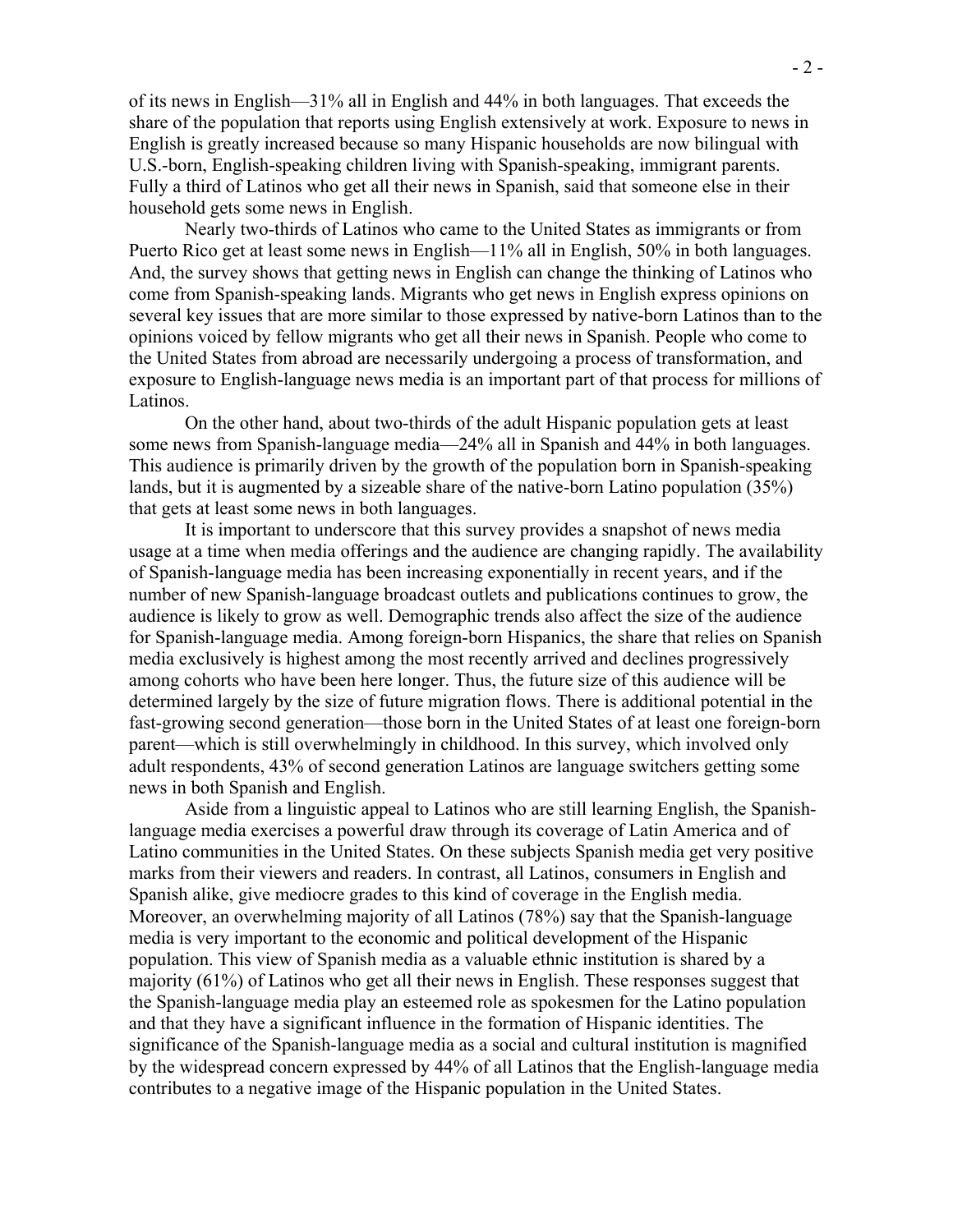In a key segment of Hispanic population—likely voters in U.S. elections—the English-language media is the dominant source of news. More than half of Latino likely voters (53%) get all news in English and 40% get news from media in both languages, while only 6% of likely voters get all news in Spanish.♦

Television advertising in Spanish-language media has become the hallmark of political campaign strategies to win the Latino vote. Examining the Latino national network television news audience shows an even greater ascendancy for English, as 61% of those Latinos who are likely voters only view English programming and 28% watch news shows in both languages, while the Spanish-only share of the audience is 11%. At best, political advertising on a national television news show in Spanish will reach 39% of the likely Latino electorate.

Among newspaper readers, the role of English in the Hispanic electorate is more widespread still. Of Latino likely voters who regularly get news from newspapers, 81% only read publications in English and 13% read newspapers in both languages while 6% only read Spanish-language papers.

#### **About the Survey**

The findings reported here are based on a telephone survey of a nationally representative sample of 1,316 Latinos. A sample of 504 Latinos living in the Los Angeles Designated Market Area was also polled. The sampling methodology used in this survey was stratified sampling, involving the selection of separate simple random samples for strata of telephone exchanges characterized by different levels of concentration of Hispanic households. The survey findings have a sampling margin of error of  $+/- 3.42$  percent nationwide, and +/- 4.73 percent for the Los Angeles sample.

The telephone interviews were conducted from February 11 to March 11, 2004. Survey participants were offered the option of being interviewed in Spanish or English. Of all, 645 participants were interviewed in English, and 671 were interviewed in Spanish. All fieldwork was performed by International Communications Research (ICR) of Media, Pennsylvania.

#### **Language Preferences**

 $\overline{a}$ 

 An essential first step in assessing how the Hispanic population gets news is to determine how that population divides up according to language preferences in news media. This survey first asked respondents whether they got any news on an average weekday from network television, local television, newspapers, radio or the Internet. Then, it asked about language preferences for each of these media. Any respondent who reported using more than one language in any media or who reported using different languages in different media was counted as someone who gets some of their news in both languages. Respondents who reported using only English or only Spanish for all their news media choices were put in the English and Spanish categories.

<sup>♦</sup> Likely voters in this report are respondents who answered affirmatively when asked if they were U.S. citizens, registered voters and whether they had ever voted in a U.S. election.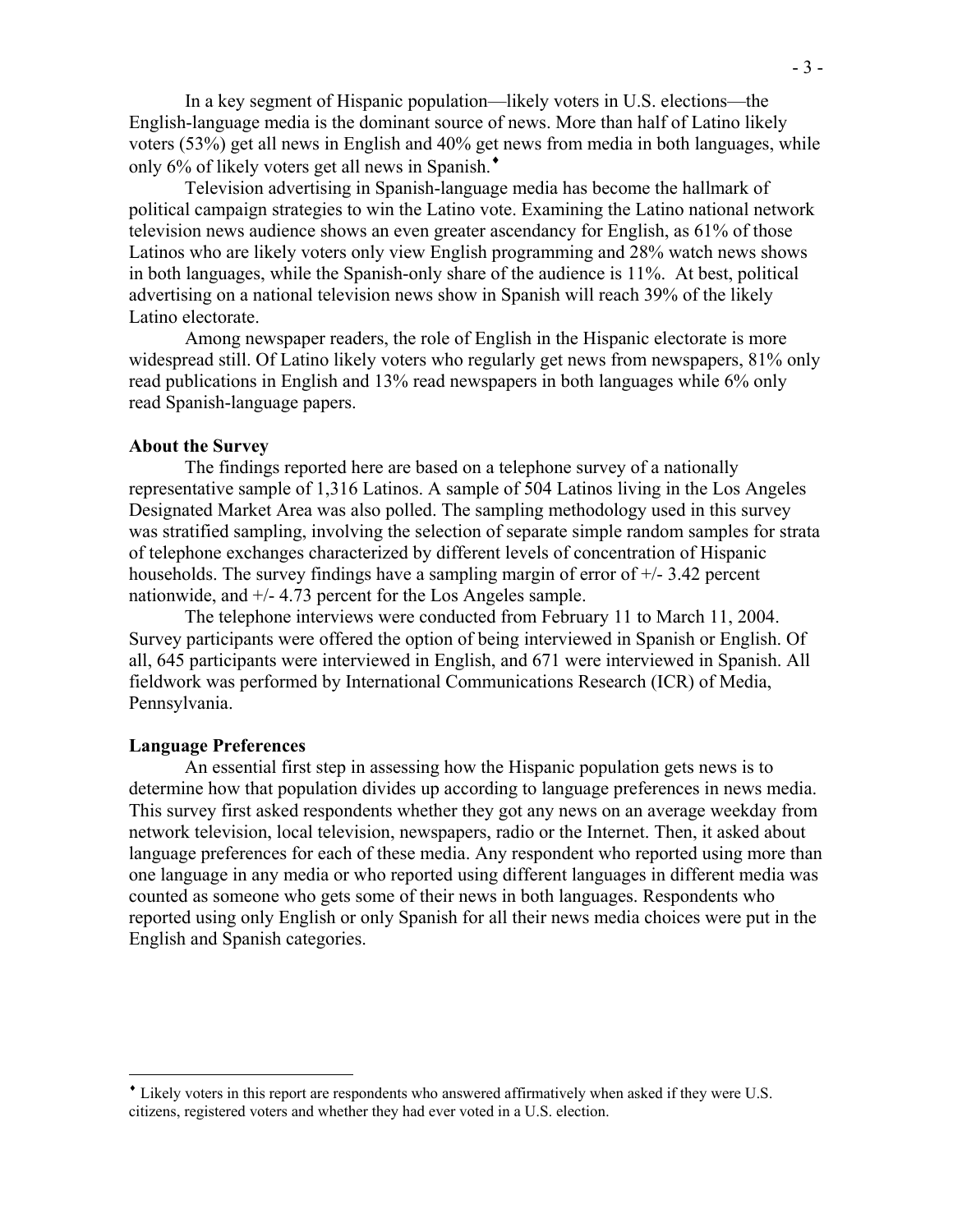# **All Latinos: Language Preferences in News Media**



Key Characteristics of the language preference groups:

- All English: 31% of Latino adults
	- 78% native born, 22% foreign born
	- 31% high school graduates, 17% college graduates
	- 25% less than \$30,000 a year, 44% more than \$50,000 a year
- All Spanish: 24% of Latino adults
	- 4% native born, 96% foreign born
	- 21% high school graduates, 2% college graduates
	- 65% less than \$30,000 a year, 2% more than \$50,000 a year
- Both: 44% of Latino adults
	- 31% native born, 69% foreign born
	- 35% high school graduates, 9% college graduates
	- 46% less than \$30,000 a year, 17% more than \$50,000 a year

 Almost two-thirds of native-born Latinos get all their news in English. Most of the language switchers are of the second generation, again the children of immigrants. Interestingly, consumption of Spanish-language media persists into the third-plus generation—the native born of native-born parents. A quarter of these Latinos get some news in both languages. A tiny fraction of the native born (3%) gets all news in Spanish.

 Language preferences among the foreign born—the first generation—are more complex as this is a population that typically starts out in this country as Spanish speaking and then begins the process of acquiring English. The speed and completeness of that process varies considerably. Among the foreign born 38% get all their news in Spanish while 11% get all their news in English and a full 50% use both languages.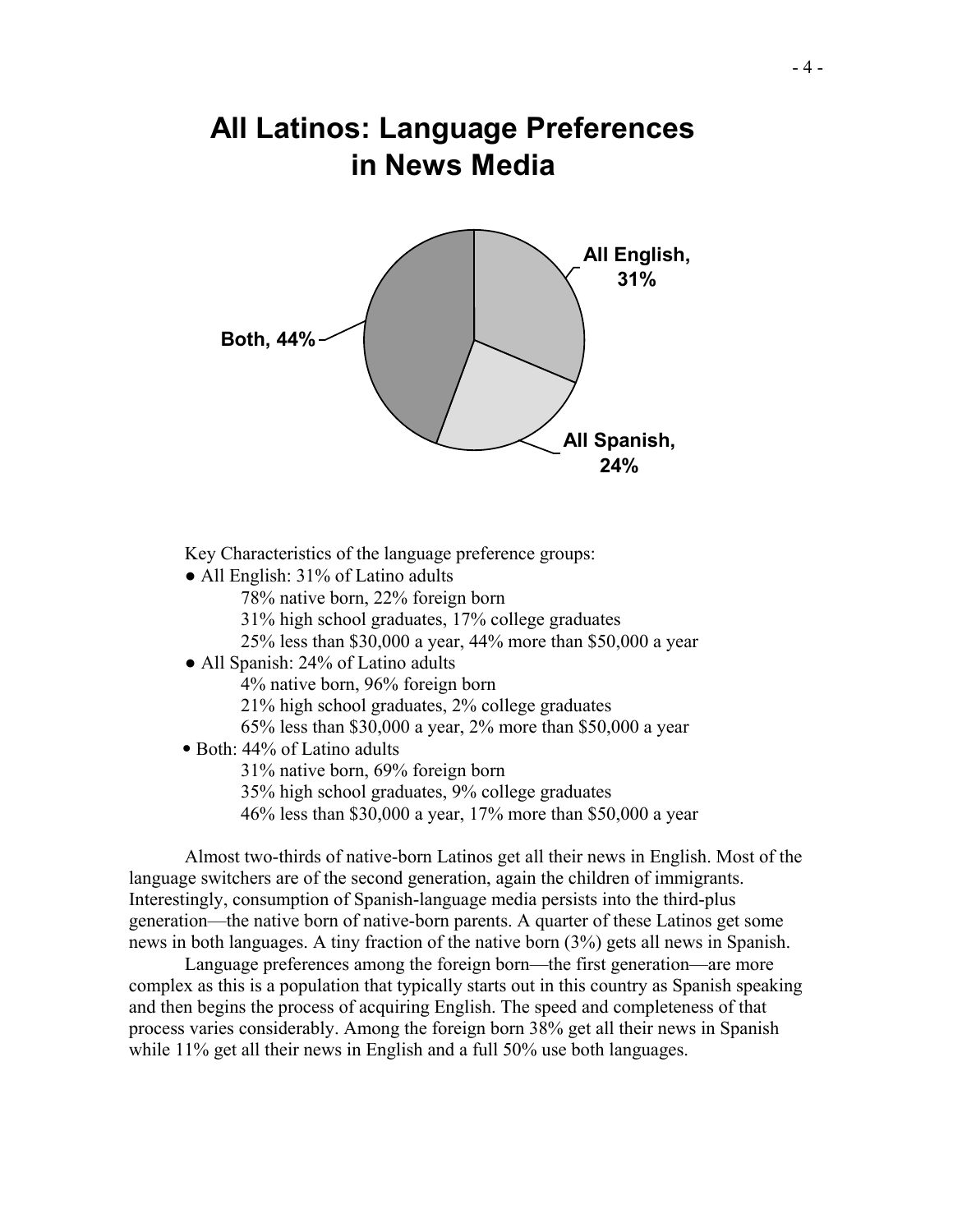

The distribution of language preferences among the foreign born varies considerably according to the length of time an individual has been in the United States. Those here for 12 years or less are almost equally divided between Spanish consumers (46%) and language switchers (49%) with only a small number (4%) getting all their news in English. Among those who have been here longer, the share that prefers English is larger and so is the group that gets news in both languages. Meanwhile, the proportion that gets news only in Spanish declines. The share of the foreign-born Latino population that gets all its news in Spanish drops by a third in the cohort that has been in the United States for 13 to 24 years, compared to those who have been here for 12 years or less (46% vs. 31%).

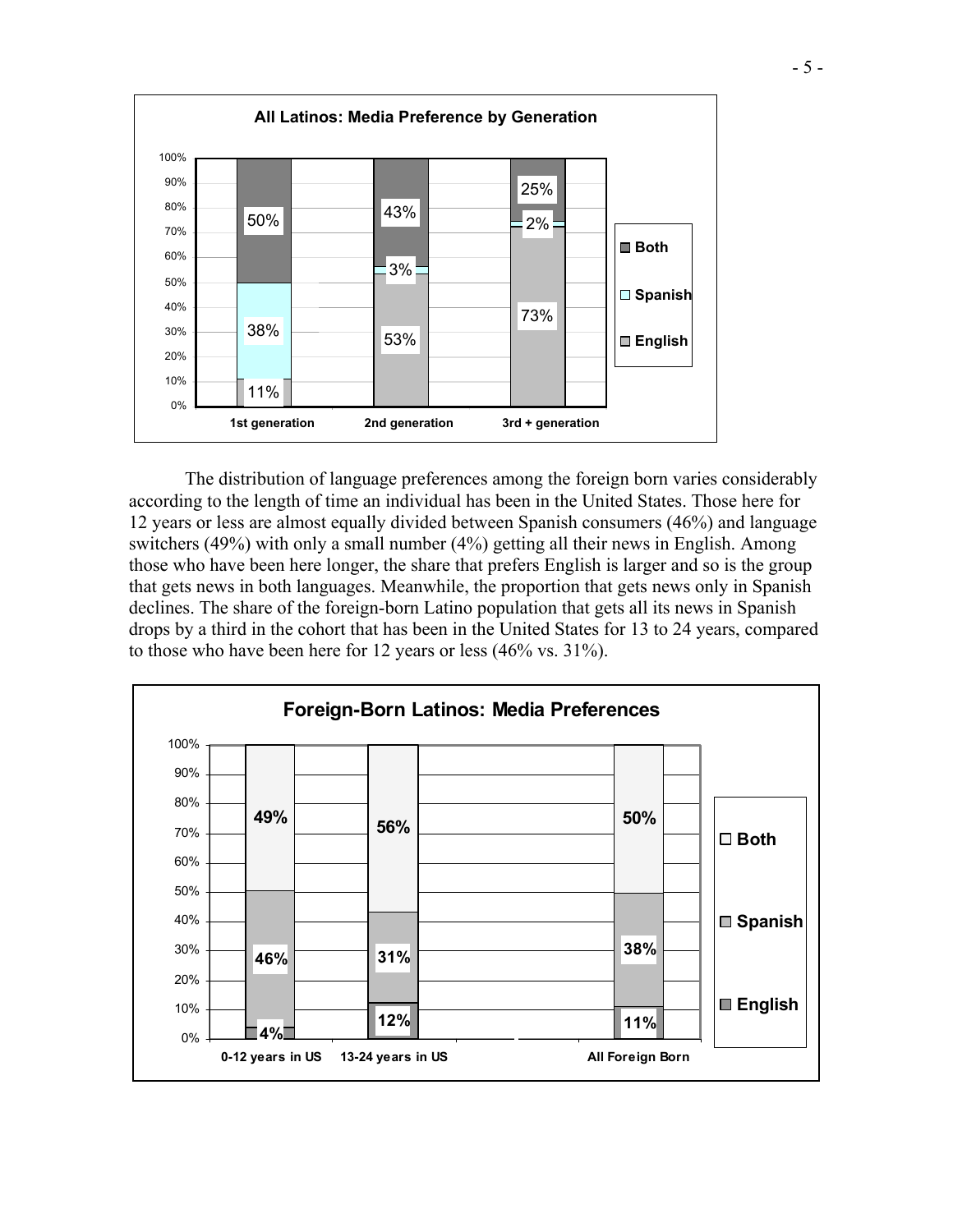#### **The Impact of Language Preferences**

How you get your news shapes how you see the world. For foreign-born Latinos that simple verity has powerful and complex consequences. The very act of migration means not only that the news media available to them has changed but also that the world around them has changed. Moreover, they themselves are in a process of personal transformation as they get to know the English language and American ways. The acquisition of English is both a mechanism of change—learning English opens the greatest portal to American culture—and a marker of change—the extent of English acquisition is a measure of how far the transformation has advanced. The results of this survey strongly suggest that exposure to English-language news media influences the views of Latinos born abroad on a wide range of topics. Compared to immigrants who get their news in Spanish, they have less favorable views of undocumented immigrants, are more skeptical of Bush Administration policies in Iraq and are less trusting of news organizations.

To examine the influence of language preference in news media, the Pew Hispanic Center and its survey contractor for this study, International Communications Research (ICR), conducted an analysis of survey data that focused on Latinos born in other countries and that excluded those born in Puerto Rico whose views of U.S. politics and news media are presumably influenced by the island's unique relationship to the United States. In this foreign-born population 11% get all news in English. The views expressed by this Englishonly cohort of the foreign born were compared to those of the native born and to the opinions of the foreign born who get their news either entirely in Spanish or in both languages. A Chi Square statistical analysis was then conducted on responses to several questions to which the overall foreign-born and native-born populations expressed contrasting views. The results of this analysis repeatedly showed that foreign-born Latinos who get all their news in English express views more like those of the native born than of the foreign born who get their news in Spanish or both languages and that these differences are statistically significant. Some examples:

• Respondents were asked whether undocumented immigrants help the economy by providing low cost labor or hurt the economy by driving wages down. The native born split on this subject with 59% taking the positive view and 41% the negative view. The foreign born who get all their news in Spanish or in both languages were overwhelmingly favorable 89% vs. 11%. A large majority of the foreign born who get all their news in English were also favorable (79%), but the share that took a negative view (21%) was twice as large, showing a movement toward the views of the native born.

• Respondents were asked whether they thought the Bush Administration deliberately misled the American public about how big a threat Iraq was to the United States before the war began. The native born split 59% positive vs. 41% negative. Examining the foreign born who get all their news in English, 60% responded positively compared to 49% of those who get their news in Spanish or both languages, a swing of 11% towards the views of the native born

● Respondents were asked whether President Bush has a clear plan for bringing the situation in Iraq to a successful conclusion. Among the native born 37% responded positively and 63% responded negatively. Among the foreign born who get all their news in English, 60% responded negatively compared to 53% of the foreign born who get news in Spanish or both languages, again a significant shift towards the views of the native born.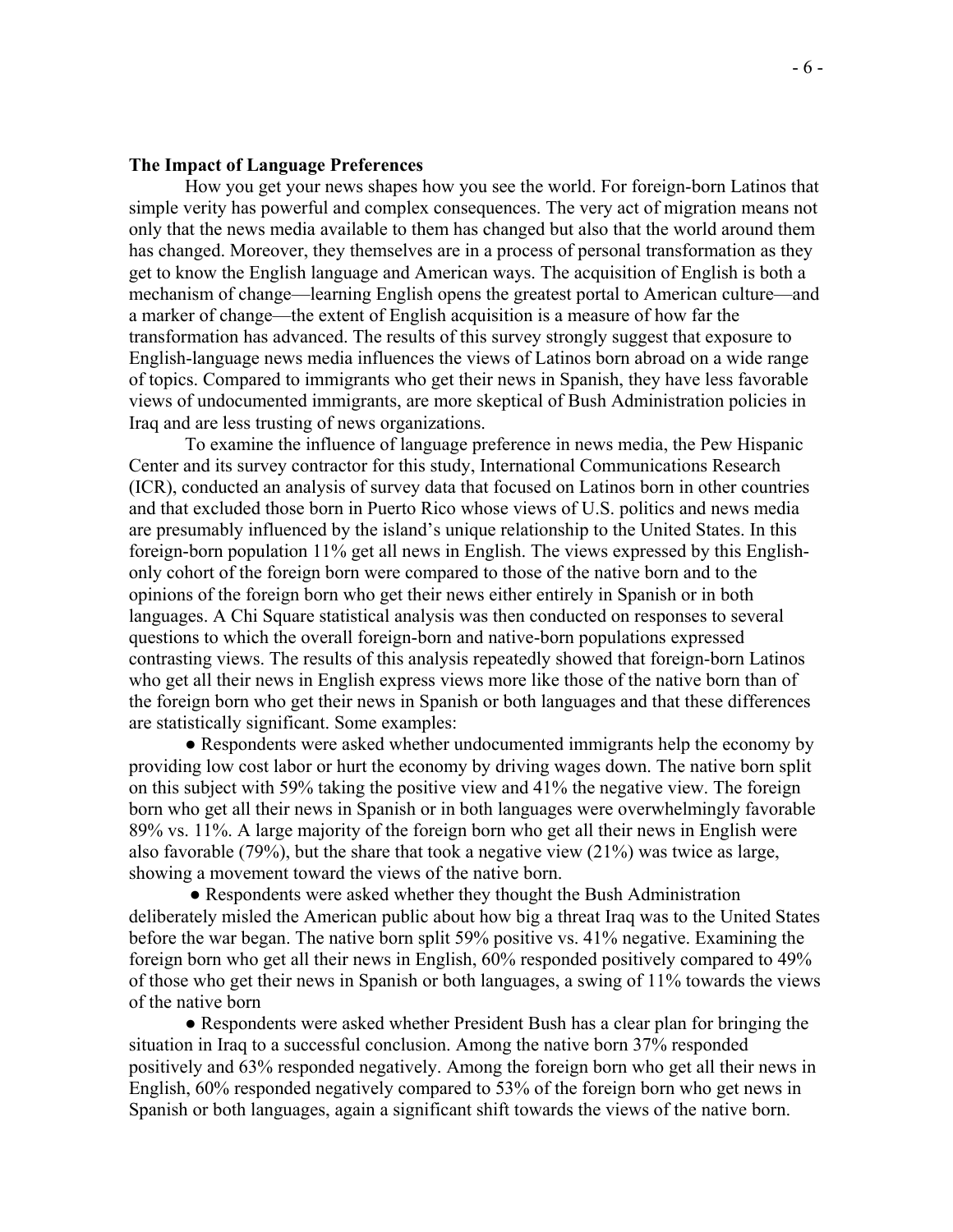● Respondents were asked whether they thought that the news media help society to solve its problems or gets in the way of society solving its problems. Among the native born 45% took the positive view and 55% took the negative view. An overwhelming majority of the foreign born who get their news in Spanish or both languages (80%) took the positive view of the news media's role. The foreign born who get all their news in English split with 54% taking the positive view and 46% the negative view. That is a swing of 25% towards the more skeptical attitude of the native born.

#### **Policy and Politics**

In many cases Latinos express contrasting views on important issues according to language preference group. Often these differences clearly reflect differences in the views of the native born and foreign born. As the analysis above indicates, however, getting news in English is associated with a shift in views among the foreign born towards those of the native born. Choices in news media, therefore, may actually reinforce the basic differences in views between native-born and foreign-born Latinos. Some examples of policy issues or political choices on which these differences become apparent are:

● A considerably larger number of Latinos getting news in Spanish (70%) or in both languages (68%) said they were aware that President Bush had recently announced a proposal on immigration compared to those in the English category (53%). Of those who said they were aware of the proposal, the foreign born were more supportive (36%) than the native born (20%).

| Do you support or oppose President Bush's immigration proposal or do you not have enough |         |                            |                                                                                 |      |         |  |  |
|------------------------------------------------------------------------------------------|---------|----------------------------|---------------------------------------------------------------------------------|------|---------|--|--|
|                                                                                          |         |                            | information to have an opinion? (Asked of those who had heard of the proposal.) |      |         |  |  |
|                                                                                          |         | Don't have enough<br>Don't |                                                                                 |      |         |  |  |
|                                                                                          | Support | <b>Oppose</b>              | information                                                                     | know | Refused |  |  |
| Total                                                                                    |         |                            | 50                                                                              |      | ∗       |  |  |
| English                                                                                  |         | 28                         | 55                                                                              |      |         |  |  |
| Spanish                                                                                  | 39      |                            | 47                                                                              |      |         |  |  |
| Both                                                                                     | 35      |                            | 49                                                                              |      | *       |  |  |
| <b>Likely Voters</b>                                                                     |         |                            |                                                                                 |      |         |  |  |

● Foreign-born Latinos give President Bush higher approval ratings (59%) than the native born (42%). Views are less polarized within the Latino population when it comes to the upcoming election as all segments say they would favor Senator John Kerry over the incumbent. However, preferences on the race among likely Latino voters (Bush 39% vs. Kerry 52%) show that Kerry is running weaker than Democratic candidates in several recent presidential elections who have captured about two-thirds of the Latino vote.

How would you rate the job George W. Bush is doing as President of the United States—would you say he is doing an excellent, good, mediocre, or poor job?

|                | $\frac{1}{2}$ to woming the view viewing good, invariance, or poor foot. |                  |      |                      |                 |          |       |                |
|----------------|--------------------------------------------------------------------------|------------------|------|----------------------|-----------------|----------|-------|----------------|
|                | <b>EXCELLENT/GOOD</b>                                                    |                  |      | <b>MEDIOCRE/POOR</b> |                 |          |       |                |
|                | <b>NET</b>                                                               | <b>Excellent</b> | Good | NET                  | <b>Mediocre</b> | Poor     | know  | <b>Refused</b> |
| Total          | 52                                                                       |                  | 38   |                      | ∠~              |          |       |                |
| English        | 42                                                                       |                  |      | 58                   | 28              | 30       | $- -$ |                |
| Spanish        | ნე                                                                       |                  | 40   |                      |                 |          |       |                |
| Both           | 54                                                                       |                  |      |                      |                 |          |       |                |
| ikely<br>oters | 44                                                                       |                  | 29   |                      | ^^              | ററ<br>20 |       |                |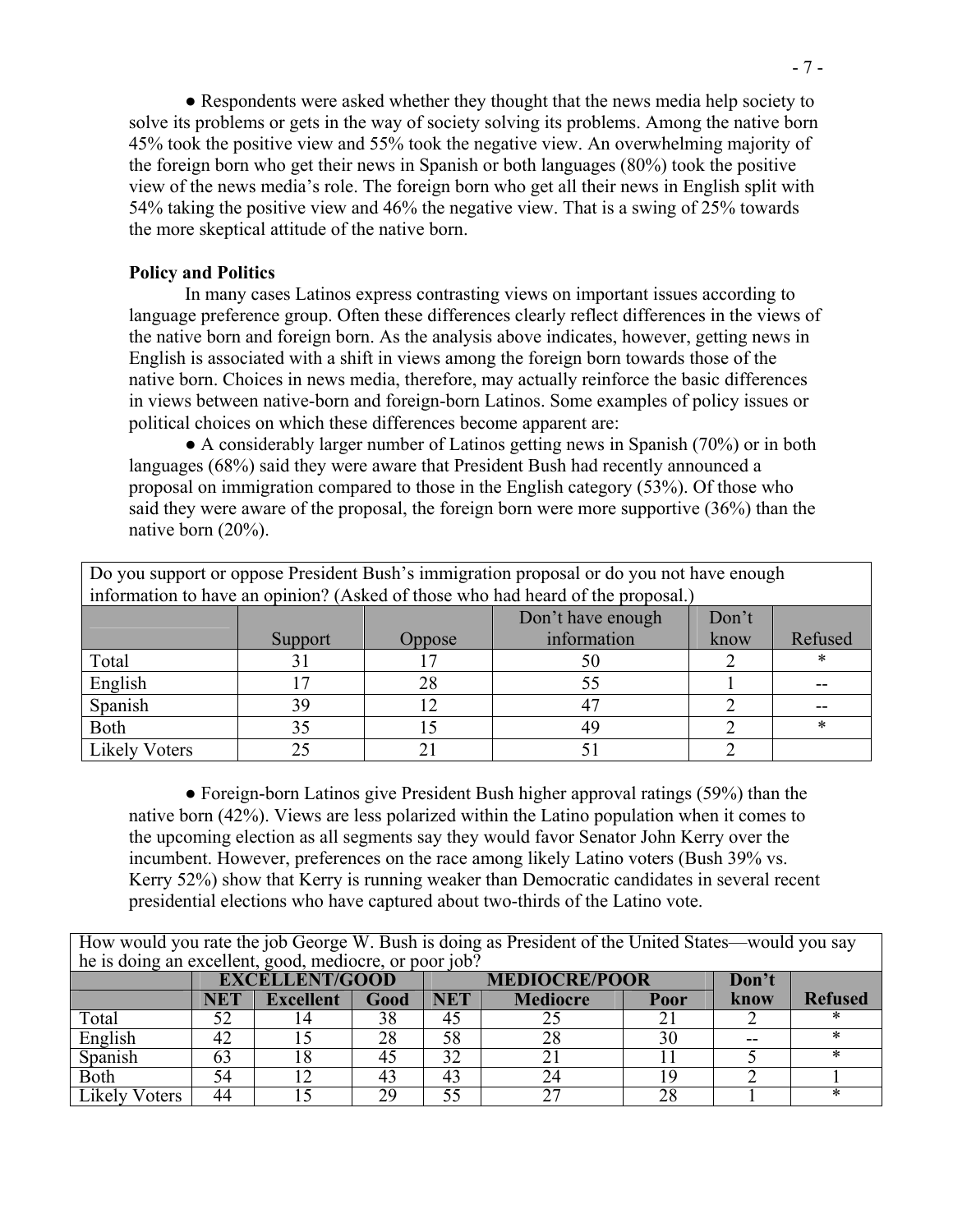| Looking ahead, would you like to see George W. Bush re-elected president in 2004 or would you prefer that |                                                                      |                                               |                |      |                |  |  |
|-----------------------------------------------------------------------------------------------------------|----------------------------------------------------------------------|-----------------------------------------------|----------------|------|----------------|--|--|
|                                                                                                           | Senator John Kerry or another Democratic candidate win the election? |                                               |                |      |                |  |  |
|                                                                                                           |                                                                      | <b>Senator John Kerry or another</b><br>Don't |                |      |                |  |  |
|                                                                                                           | <b>George W. Bush</b>                                                | <b>Democratic Candidate</b>                   | <b>Neither</b> | know | <b>Refused</b> |  |  |
| Total                                                                                                     | 38                                                                   | 48                                            |                | 10   |                |  |  |
| English                                                                                                   | 38                                                                   |                                               |                |      |                |  |  |
| Spanish                                                                                                   |                                                                      | 42                                            |                | 14   |                |  |  |
| Both                                                                                                      | 37                                                                   | 48                                            |                |      |                |  |  |
| <b>Likely Voters</b>                                                                                      | 39                                                                   |                                               |                |      |                |  |  |

● As noted above, native-born Latinos are more skeptical of Bush Administration policies in Iraq than the foreign born. For example, 59% of the native born think the Administration deliberately misled the public about the threat in Iraq before the war began compared to 44% of the foreign born. Choices in news media accentuate this difference. Those who get their news only in Spanish are the least skeptical segment of the population.

Do you think the Bush Administration deliberately misled the American public about how big a threat Iraq was to the United States before the war began, or not?

|                      | Yes, mislead the<br><b>American Public</b> | No, did not mislead the<br><b>American Public</b> | Don't know | <b>Refused</b> |
|----------------------|--------------------------------------------|---------------------------------------------------|------------|----------------|
| Total                |                                            |                                                   |            |                |
| English              |                                            |                                                   |            | ∗              |
| Spanish              | 39                                         |                                                   |            |                |
| Both                 | 49                                         |                                                   |            |                |
| <b>Likely Voters</b> |                                            | 38                                                |            | ∗              |

#### **Attitudes towards the News Media**

 Latinos have strongly favorable views about the role of the Spanish-language media in advancing Hispanic interests in the United States, and they also express considerable concern that the English-language media fosters a negative image of their communities among English-speaking Americans.

 Regardless of nativity, education, income, or language preferences, an overwhelming majority of Latinos—78% of the population—believes that the Spanish-language news media are very important to the economic and political development of the Hispanic population. This is an exceptional endorsement of these news organizations as ethnic institutions.

In your opinion, how important is the Spanish-language media to the economic and political development of the (Hispanic/Latino) population in the United States?

|              | <b>IMPORTANT</b> |      |                 |            | <b>NOT IMPORTANT</b> |            |      |                |
|--------------|------------------|------|-----------------|------------|----------------------|------------|------|----------------|
|              | <b>NET</b>       | Very | <b>Somewhat</b> | <b>NET</b> | Not very             | Not at all | know | <b>Refused</b> |
| Total        | 94               | 78   |                 |            |                      |            |      |                |
| English      | o 7              | 01   | 26              | 10         |                      |            |      |                |
| Spanish      | 96               | 87   |                 |            |                      |            |      |                |
| Both         | 96               | 86   |                 |            |                      |            |      |                |
| Native Born  | 89               | 68   |                 |            |                      |            |      |                |
| Foreign Born | 96               | 85   |                 |            |                      |            |      |                |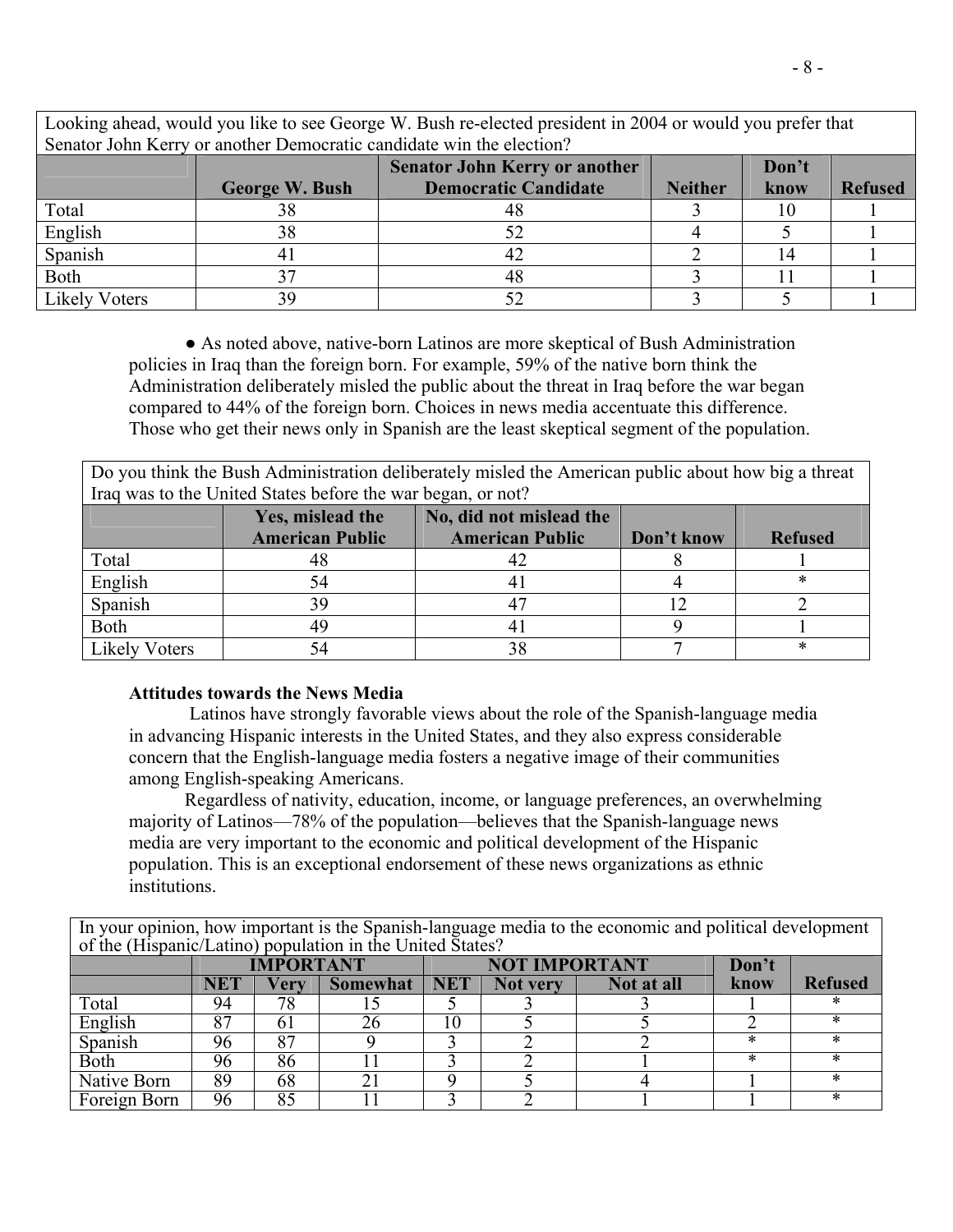Overall, Latinos are evenly split over whether the English-language media contribute to a negative image of their population among English-speaking Americans. The fact that 44% of Latinos believe that the English-language media are doing damage to their image is a significant complaint. This concern is highest among those Latinos who have the greatest exposures to these media, the segment that gets all its news in English. The negative view is stronger in the native-born population (46%) than the foreign born (43%). The findings very clearly demonstrate that exposure to the English-langauge media greatly heightens this concern as 51% of the English-only category takes the negative view. Only one socioeconomic factor is associated with a higher level concern: among college graduates 59% say the English-langauge media harms the image of Latinos, and, as income mirrors education, 56% of Hispanics earning more than \$50,000 a year also express this concern.

| Thinking about how English-speaking Americans view (Hispanics/Latinos),       |           |                 |       |                |  |
|-------------------------------------------------------------------------------|-----------|-----------------|-------|----------------|--|
| would you say that the English language media contributes to a favorable or a |           |                 |       |                |  |
| negative image of (Hispanics/Latinos) in the United States?                   |           |                 |       |                |  |
|                                                                               | Favorable | <b>Negative</b> | Don't | <b>Refused</b> |  |
|                                                                               |           |                 | know  |                |  |
| Total                                                                         | 46        | 44              |       |                |  |
| English                                                                       | 39        | 51              |       |                |  |
| Spanish                                                                       | 54        | 31              |       |                |  |
| Both                                                                          | 47        | 46              |       |                |  |

 The survey indicates that alarm about a negative impact on the image of the Latino population is driven partly by concerns over the accuracy of coverage and perhaps more so by concerns over story selection. A sizeable minority of Latinos (27%) believe that coverage of Latino life in the United States is more accurate in the Spanish-language media than in the English-language media. This explains some of the negative views on the question of impact. However, a near majority of Latinos (47%) say that coverage of Hispanic life in the United States is equally accurate in news media of the two languages. Latinos in the English-only category are less likely to hold this view (37%) but large numbers (21%) volunteered that they did not know enough to have an opinion, presumably reflecting their lack of exposure to Spanish-language media.

|                                                             | <b>Total</b> | English | <b>Spanish</b> | <b>Both</b> |
|-------------------------------------------------------------|--------------|---------|----------------|-------------|
| English language media contributes to a negative image      | 44           | 51      | 31             | 46          |
| By too much emphasis on illegal or undocumented             | 34           | 39      | 24             | 36          |
| immigration                                                 |              |         |                |             |
| By too much emphasis on drug trafficking, gang violence,    | 34           | 38      | 22             | 38          |
| or other criminal activity                                  |              |         |                |             |
| By not enough emphasis on economic accomplishments          | 28           | 40      | 14             | 28          |
| By not enough recognition of (Hispanic/Latino) political    | 28           | 39      | 14             | 29          |
| community leaders                                           |              |         |                |             |
| The English language media contributes to a favorable image | 46           | 39      | 54             | 47          |
| Don't know                                                  | 9            | 10      | 14             |             |
| Refused                                                     |              |         |                |             |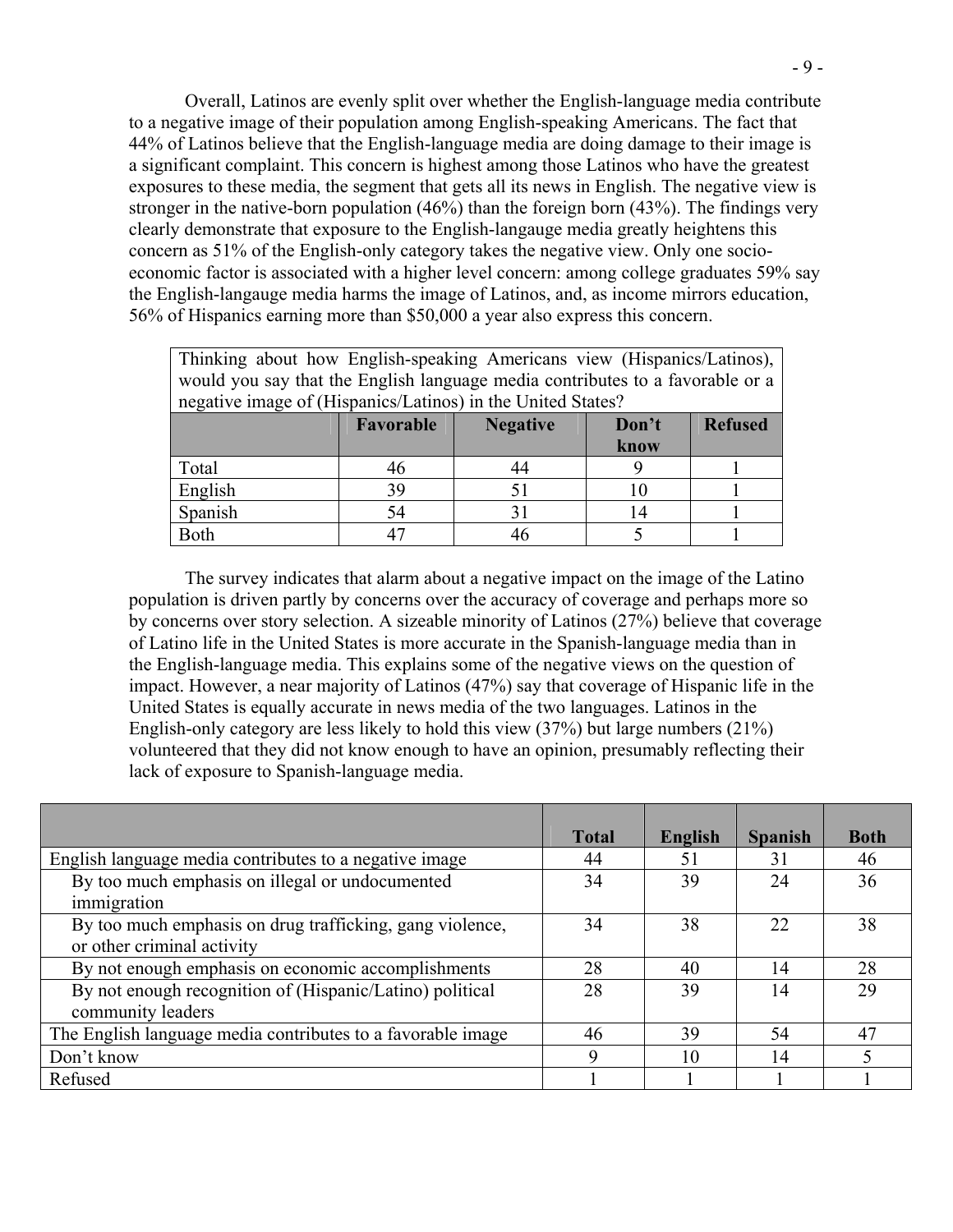Among those who said that the English-language media contributes to a negative image of Latinos, substantial majorities cited too much emphasis on undocumented immigration and criminal activity like drug trafficking. Native-born Latinos were especially concerned about a lack of coverage of Latino economic accomplishments and insufficient recognition of Latino political and community leaders.

In response to another question, about half (51%) of Latinos gave the Englishlanguage media poor grades on coverage of news specifically relevant to the Hispanic population with those in the English-only category expressing the most negative views  $(65\%)$ .

Overall, how would you rate the job the English-language news media have done in covering news that is specifically relevant to (Hispanics/Latinos) in the United States ?

|             | <b>EXCELLENT/GOOD</b> |                  |      |            | <b>ONLY FAIR/POOR</b> |      |      |                |
|-------------|-----------------------|------------------|------|------------|-----------------------|------|------|----------------|
|             | <b>NET</b>            | <b>Excellent</b> | Good | <b>NET</b> | <b>Only fair</b>      | Poor | know | <b>Refused</b> |
| Total       | 45                    |                  |      |            | 30                    |      |      |                |
| English     |                       |                  | 25   | 65         | 42                    |      |      |                |
| Spanish     | 57                    |                  |      | 33         | 23                    |      | ,,   | $- -$          |
| <b>Both</b> | 47                    |                  | 20   |            | າ 7                   |      |      | --             |

 In contrast the Spanish-language media gets much more positive ratings for its coverage of Latino news.

Overall, how would you rate the job the Spanish-language news media have done in covering news that is specifically relevant to (Hispanics/Latinos) in the United States?

|             | <b>EXCELLENT/GOOD</b> |                  |      |            | <b>ONLY FAIR/POOR</b> |      |        |                |
|-------------|-----------------------|------------------|------|------------|-----------------------|------|--------|----------------|
|             | <b>NET</b>            | <b>Excellent</b> | Good | <b>NET</b> | <b>Only fair</b>      | Poor | know   | <b>Refused</b> |
| Total       | 69                    |                  | 42   | 23         | 19                    |      |        |                |
| English     | 50                    |                  | 33   | ົາ         | $\angle$              |      |        |                |
| Spanish     | 76                    |                  | 45   | 24         | 21                    |      | $\ast$ | $- -$          |
| <b>Both</b> | 79                    | າາ               | 46   | 20         | 16                    |      |        | $- -$          |

 Public opinion surveys consistently show that foreign-born Latinos tend to hold all kinds of public and private institutions in the United States in higher esteem than the native born. In many cases, immigrants are comparing governments, schools, and public services here to those in their home countries and drawing a favorable judgment. The same optimism carries over to native-born Latinos when their views are compared to those of the general public but to a lesser extent. This phenomenon is apparent in attitudes towards the news media.

When asked whether the news media help society to solve its problems or gets in the way, 72% of the foreign born took the positive view compared to 42% of the native born. When this question was asked in a survey of the general population in August 2002 by the Pew Research Center for the People and the Press, 31% of respondents took the positive view. As noted above, an analysis of responses to this survey shows that exposure to English-language media pulls foreign-born Latinos towards the views of the native born. In addition, on this question, exposure to Spanish-language media is associated with an elevated sense that the news media play a positive role as Latinos who get all of their news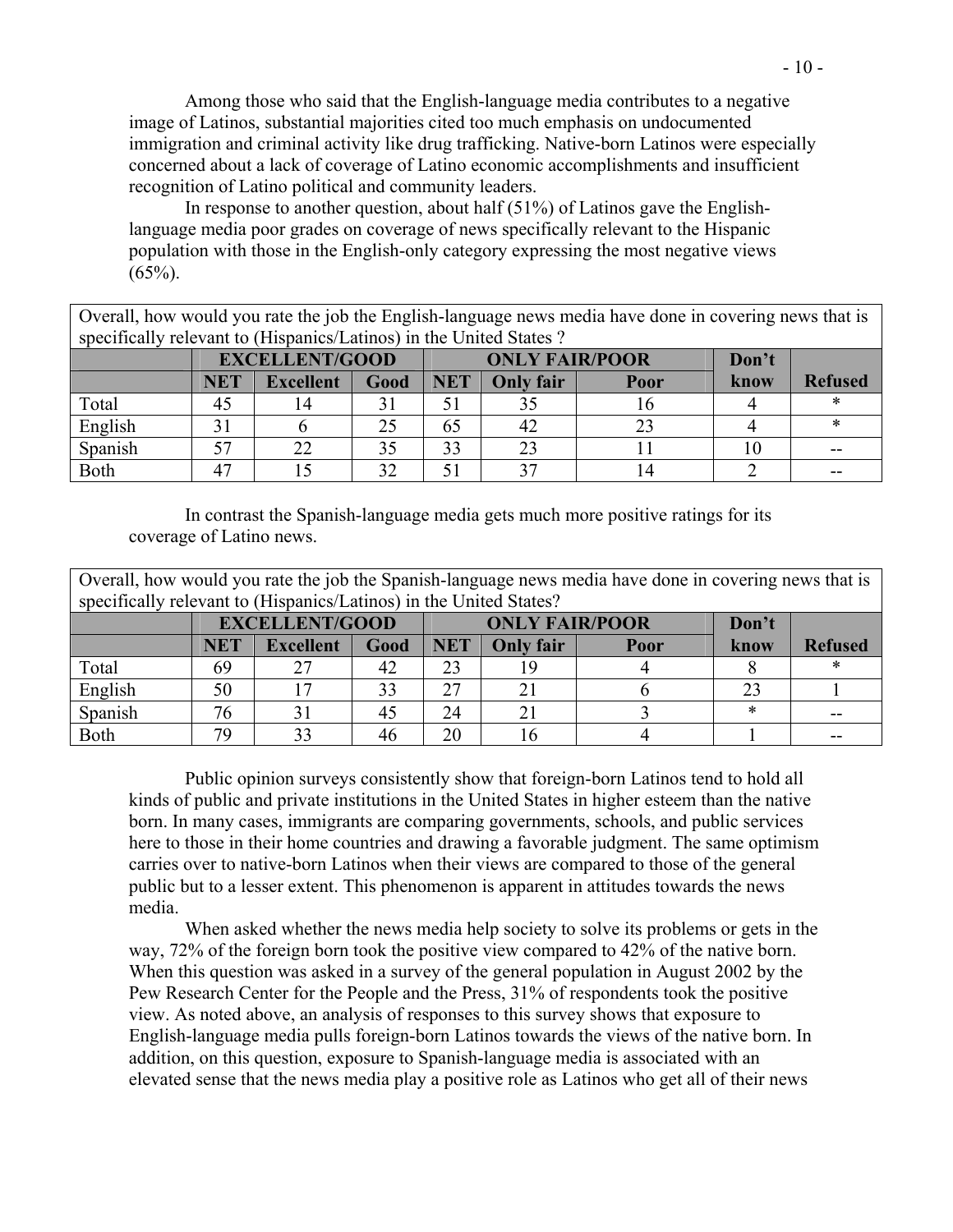in Spanish are even more favorably disposed to the news media than the foreign-born population overall.

| Which of the following two statements about the news media do you agree with more? |                      |                                 |       |                |  |
|------------------------------------------------------------------------------------|----------------------|---------------------------------|-------|----------------|--|
|                                                                                    | The news media help  | The news media get in the way   |       |                |  |
|                                                                                    | society to solve its | of society solving its problems | Don't |                |  |
|                                                                                    | problems             |                                 | know  | <b>Refused</b> |  |
| Total                                                                              | 01                   | 33                              |       |                |  |
| English                                                                            | 41                   | 53                              |       | *              |  |
| Spanish                                                                            | 77                   |                                 |       |                |  |
| Both                                                                               | 66                   | 27                              |       |                |  |
| Pew Research                                                                       |                      |                                 |       |                |  |
| Center 8/02                                                                        | 31                   | 58                              |       |                |  |

A similar pattern emerges from responses to a question on the overall accuracy of the news media. The foreign born are slightly more likely to say that news organizations

generally get their facts straight (43%) than the native born (38%). But, Latinos in the Spanish-only category, who, again, are almost all foreign born, have even more positive feelings (49%). On this question, too, the views of the native born and of Latinos in the English-only category mirror those of the general population in surveys by the Pew Research Center.

|                               | In general, do you think news organizations get the facts straight, or do you think that their stories and |                                 |            |                |  |  |
|-------------------------------|------------------------------------------------------------------------------------------------------------|---------------------------------|------------|----------------|--|--|
| reports are often inaccurate? |                                                                                                            |                                 |            |                |  |  |
|                               | Get the facts straight                                                                                     | <b>Stories often inaccurate</b> | Don't know | <b>Refused</b> |  |  |
| Total                         | 4                                                                                                          | 53                              |            |                |  |  |
| English                       | 38                                                                                                         | 59                              |            | ×              |  |  |
| Spanish                       | 49                                                                                                         |                                 |            |                |  |  |
| Both                          | 38                                                                                                         |                                 |            |                |  |  |
| Pew Research                  |                                                                                                            |                                 |            |                |  |  |
| Center 7/03                   | 36                                                                                                         |                                 |            |                |  |  |

### **Keeping Up with News**

 Broadly speaking, Hispanics follow the news with about the same levels of interest found in surveys of the general population though with some important differences. When asked how much they keep up with the news overall, the native born are significantly more likely to say "a lot" (52%) than the foreign born (30%). As a result, the English audience for news shows a higher level of interest in the news (53%) compared to the Spanish audience (23%) or Latinos who get their news in both languages (37%).

 Interest in major topics in the news varies considerably by language group substantially reflecting the mix of persons born in the United States and abroad in each group. For example, 77% of the English audience follows news of the U.S. presidential election closely compared to 51% of the Spanish audience. In contrast, 72% of Spanish consumers follow news from their countries of origin closely compared to only 31% of the English audience.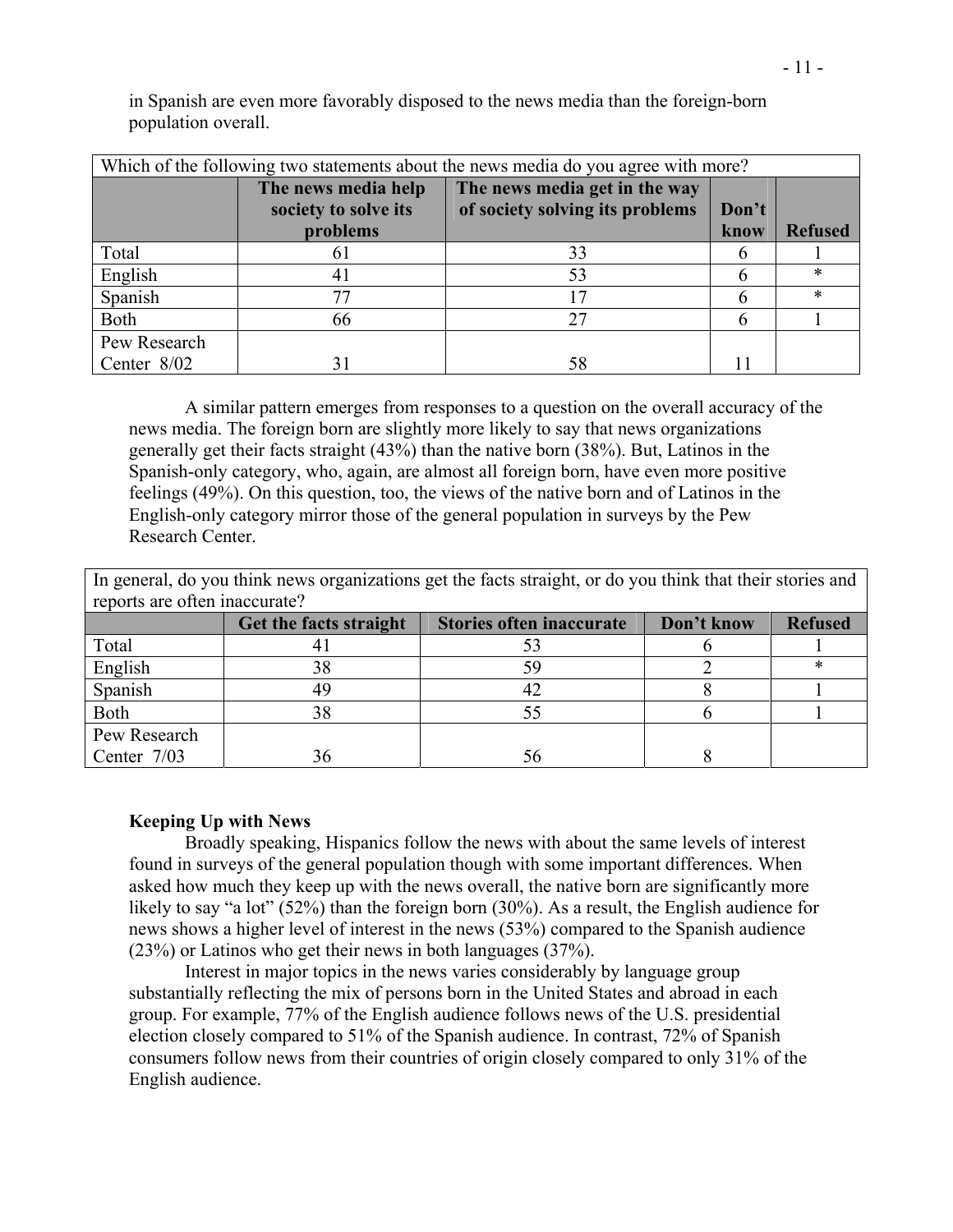| <b>News Topics Followed Closely</b>                                |                                                        |
|--------------------------------------------------------------------|--------------------------------------------------------|
| The U.S. military effort<br>in Iraq                                | English: 90%<br>Spanish: 72%                           |
| The presidential election<br>campaign                              | Both: 81%<br>English: 77%<br>Spanish: 51%<br>Both: 67% |
| News in your country of<br>origin                                  | English: $31\%$<br>Spanish: 72%<br>Both: 64%           |
| The work of your local<br>school board, mayor,<br>local government | English: 59%<br>Spanish: 43%<br>Both: 56%              |

#### **Choices of News Media**

Asked which media they get any news from on an average weekday, 88% of Latinos cited network television, 82% local television, 52% newspapers, 58% radio and 29% the Internet. With the exception of radio, which shows a much higher audience share, these findings generally mirror results found in the general population. For example, a survey by the Pew Research Center in October 2003 found that 80% of the U.S. adult population overall gets most of its news on national and international topics from television while 50% relies on newspapers, 19% on radio and 20% on the Internet.

However, there is considerable variation among Latinos by their language preferences:

● National network television: The three language-preference groups split this audience, which includes broadcast and cable networks, evenly into thirds. More Latinos who get all their news in Spanish (92%) watch network television news than those who get all their news in English (78%). And, Latinos in the Spanish (49%) and both (48%) categories are far more likely to say that they consider network television the most informative source of news than those in the English category (29%). Similarly, network television is rated more highly in terms of the services it provides to Hispanics by those who get all their news in Spanish (47%) or both languages (39%) than Latinos who get their news in English (21%). Moreover, foreign-born Latinos are less likely to be language switchers when it comes to network television news than with other media. As a result, when it comes to national network television, the Spanish-only share of the audience is more competitive with the English-only share than in the market for any other news medium.

• Local television news: Almost equal shares of Latinos in the three language categories—English (81%), Spanish (77%) and both (86%)—get some of their news from local television broadcasts. But, among those who switch languages in their overall choice of news there is a small but notable preference for English local television broadcasts. Combined with somewhat lower viewership in the Spanish category, this produces a larger share of this audience that only watches English news programming (40%) compared to the Spanish-only audience (29%) and the language switchers (31%). The English-only audience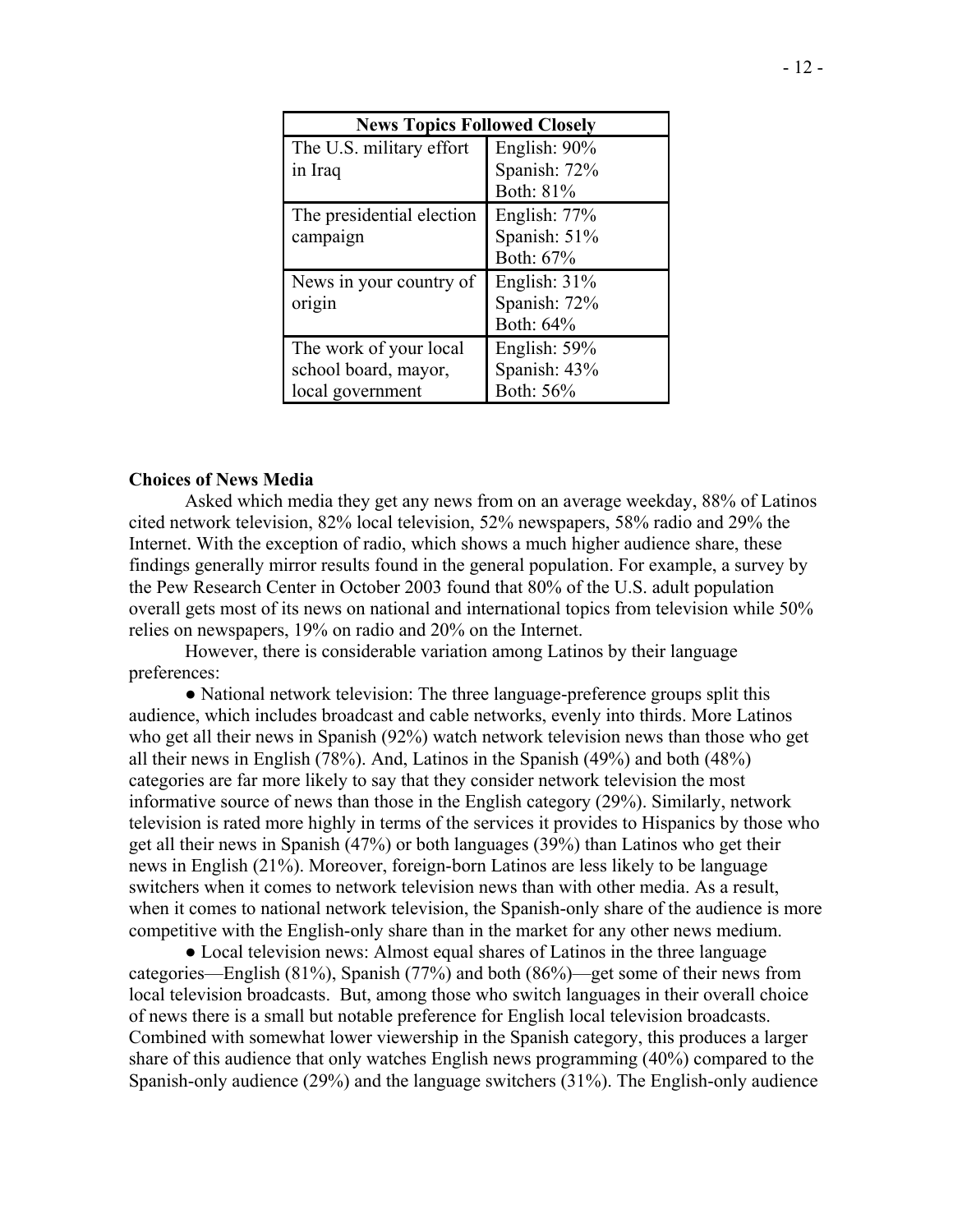for local television news is stronger than the other language categories among young adults, ages 18 to 29, a key demographic segment for advertising.

● Newspapers: English enjoys a distinct advantage in the print news audience. The share of Latino newspaper readers that gets news only from publications in English is three times larger (62%) than the share reading Spanish-language papers (21%). Only 17% of Latino newspaper readers get news from publications in both languages. Among Latino newspaper readers who are foreign born, equal shares (39%) get all their news from publications in English and in Spanish. By a wide margin Latinos who get all their news in English give higher ratings to newspapers for being the most informative medium (16%) compared to Latinos who get all their news in Spanish (3%) and for giving greater service to Hispanics (15% vs.  $1\%$ ).

• Radio: This medium is exceptionally popular among Latinos with 58% of adults saying they get some news on an average weekday from radio. This audience tilts to a preference for English (43%) compared to the share of radio listeners who get all their news in Spanish (34%) or from both languages (23%). Nonetheless, within the radio audience the share of the foreign born (56%) that gets all its news in Spanish is larger than for any other medium.

• The Internet: Only 29% of the adult Hispanic population gets news on the Web and three-quarters of them get all their news off the Web in English. Only 20% of foreignborn Latinos report getting news from the Internet compared to 44% of the native born.

 When asked to name their first choice of news media for information on various topics, Latinos showed themselves to be highly selective consumers. Network television coverage of news from Latin America is the strongest draw for any Spanish-language media, and television, both network and local channels are by far the most preferred media on almost every topic for Latinos who get all their news in Spanish.

Hispanics who get some or all of their news in English have a much wider range of preferences. Newspapers, for example, do about as well as television as the preferred source of news on health care, events affecting the Hispanic population, business and the economy, and sports. Television wins out on politics and government, and international news. The print media's strongest showing with the English-only audience is providing information on movies, television or music.

The Internet is the medium of choice for English-only consumers seeking news about health care, and it beats newspapers as a source for news from Latin America with this audience. The Internet also rates strongly as a source of information on movies, television or music. Appendix A of this report shows preferences on a wide range of topics.

#### **Los Angeles**

As the national survey was conducted, 504 interviews were conducted in the geographic area that is generally considered the Los Angeles media market. Latinos who get all their news in English are a slightly smaller share of the Latino population in Los Angeles than nationally (28% vs. 31%) and the Spanish-only segment is slightly larger (28% vs. 24%) while the share of the population that gets its news in both languages is virtually the same (43% vs. 44%).

Two significant differences emerge in choices of news media:

• The share of the local television news audience in the English-only category is smaller in Los Angeles (31%) than nationally (40%) with the Spanish-only and both categories picking up the difference in equal measure.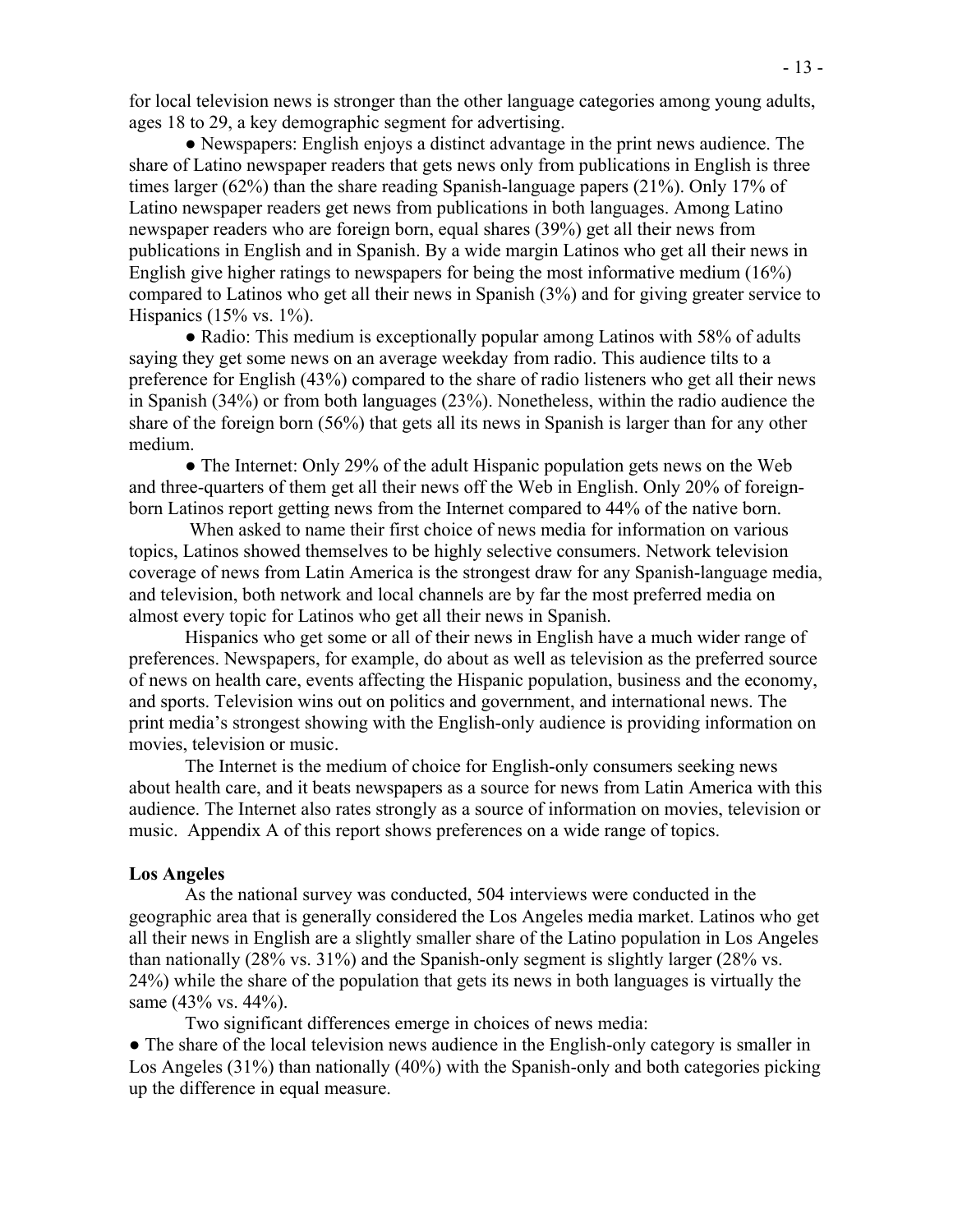• The Spanish-only share of the newspaper audience is larger in Los Angeles (31%) than nationally (21%) with most of the shift coming out of the English-only segment which is smaller in Los Angeles (62%) than nationally (53%).

 Los Angeles is home to the largest U.S. newspaper in Spanish, *La Opinion*, as well as several other smaller papers in suburban areas. The survey period coincided with the much publicized launch of a new Spanish-language newspaper, *Hoy*. The survey findings suggest that the availability of newspapers in Spanish can increase the Spanish-only share of the Latino audience for newspapers.

 The increased newspaper readership in Spanish, however, does not translate into better ratings among Los Angeles Latinos for newspapers. By several measures, such as the medium that is of greatest service to Hispanics or the medium that is the most informative overall, Latinos in Los Angeles who get all their news in Spanish have the same assessment of newspaper quality as the national population.

 Two statistically significant differences emerge in the views of Latinos who get all their news in English. Newspapers are rated as a preferred source of news from Latin America by more English-only Latinos in Los Angeles than nationally (21% vs. 13%). And, the English-only segment in Los Angeles gives higher ratings to local television as a source of news on events affecting Hispanics than the national sample (40% vs. 22%).

 No statistically significant differences emerged on responses to questions probing attitudes towards the news media, its trustworthiness, or on matters of policies and politics when comparing the Los Angeles and national samples.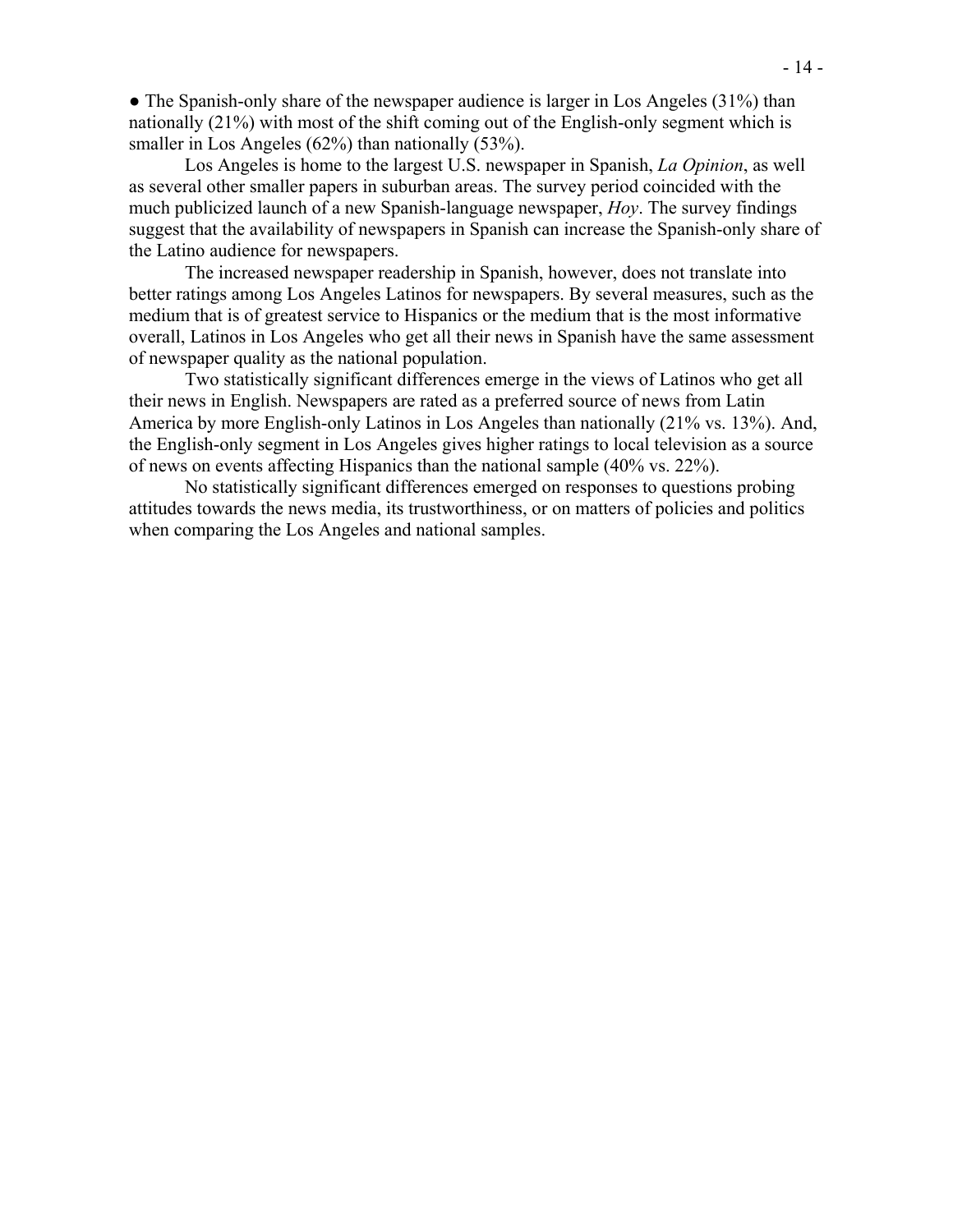# Appendix A: First choices for various types of information

## Events in country of origin

|             |                 | Local      |                   |       |                 |       |                |
|-------------|-----------------|------------|-------------------|-------|-----------------|-------|----------------|
|             | <b>Network</b>  | television |                   |       | The             | Don't |                |
|             | television news | news       | <b>Newspapers</b> | Radio | <b>Internet</b> | know  | <b>Refused</b> |
| Total       |                 | 26         |                   |       | 14              |       |                |
| English     | 22              | 1 O        |                   |       | 24              |       |                |
| Spanish     |                 | 34         |                   |       |                 |       |                |
| <b>Both</b> |                 | 29         |                   |       |                 |       | $\ast$         |

## Health care

|         |                 | Local      |                   |       |                 |       |                |
|---------|-----------------|------------|-------------------|-------|-----------------|-------|----------------|
|         | <b>Network</b>  | television |                   |       | The             | Don't |                |
|         | television news | news       | <b>Newspapers</b> | Radio | <b>Internet</b> | know  | <b>Refused</b> |
| Total   | 30              | 30         |                   |       |                 |       |                |
| English |                 | 22         | 18                |       | 30              |       |                |
| Spanish | 40              | 40         |                   |       |                 |       |                |
| Both    |                 | 30         |                   |       |                 |       | $\ast$         |

## Events affecting Hispanics/Latinos

|             |                 | Local      |                   |       |                 |       |                |
|-------------|-----------------|------------|-------------------|-------|-----------------|-------|----------------|
|             | <b>Network</b>  | television |                   |       | <b>The</b>      | Don't |                |
|             | television news | news       | <b>Newspapers</b> | Radio | <b>Internet</b> | know  | <b>Refused</b> |
| Total       | 34              | 35         |                   |       | 10              |       | $\ast$         |
| English     |                 | 22         | 20                |       | 19              |       |                |
| Spanish     | 44              | -43        |                   |       |                 |       | $- -$          |
| <b>Both</b> |                 | 38         |                   |       |                 |       | $\ast$         |

## **Sports**

|         |                                   | Local<br>television |                   |       |                        |               |                |
|---------|-----------------------------------|---------------------|-------------------|-------|------------------------|---------------|----------------|
|         | <b>Network</b><br>television news | news                | <b>Newspapers</b> | Radio | The<br><b>Internet</b> | Don't<br>know | <b>Refused</b> |
| Total   | 90                                | 29                  |                   |       |                        |               |                |
| English |                                   |                     |                   |       |                        |               |                |
| Spanish |                                   | 36                  |                   |       |                        |               |                |
| Both    |                                   | 30                  |                   |       |                        |               |                |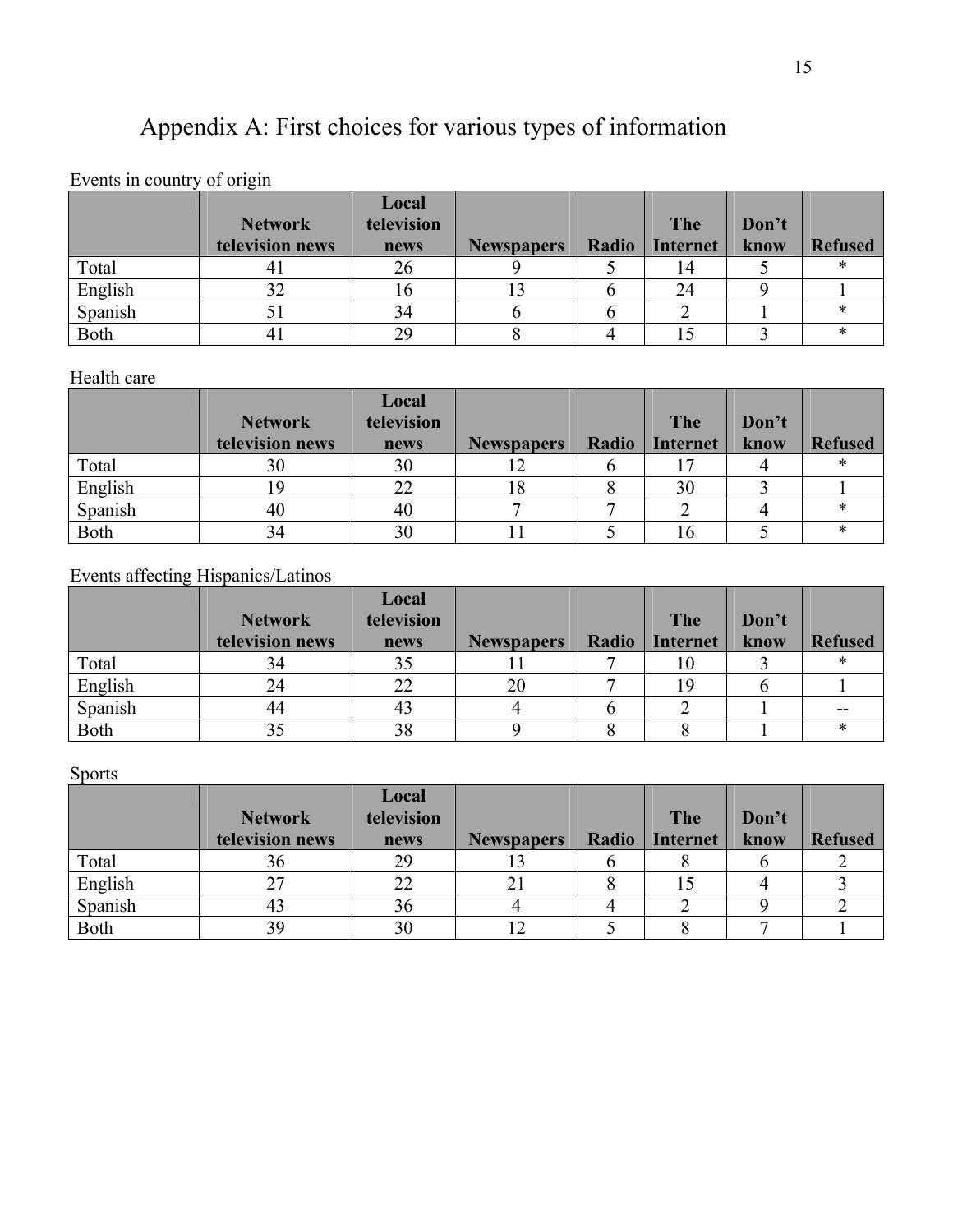## Politics and government

|         | <b>Network</b>  | Local<br>television |                   |       | <b>The</b>      | Don't |                |
|---------|-----------------|---------------------|-------------------|-------|-----------------|-------|----------------|
|         | television news | news                | <b>Newspapers</b> | Radio | <b>Internet</b> | know  | <b>Refused</b> |
| Total   | 44              | 25                  |                   |       |                 |       |                |
| English | 41              |                     |                   | 10    | 17              | ∗     | ∗              |
| Spanish |                 | 36                  |                   |       |                 |       |                |
| Both    | 44              | 26                  |                   |       |                 |       | ∗              |

Movies, television, or music

|             |                 | Local      |                   |       |                 |       |                |
|-------------|-----------------|------------|-------------------|-------|-----------------|-------|----------------|
|             | <b>Network</b>  | television |                   |       | The             | Don't |                |
|             | television news | news       | <b>Newspapers</b> | Radio | <b>Internet</b> | know  | <b>Refused</b> |
| Total       | 30              | 27         |                   |       | 10              |       |                |
| English     |                 | 19         | 26                |       | 29              |       |                |
| Spanish     |                 | 35         |                   |       |                 |       |                |
| <b>Both</b> |                 | 27         |                   |       | 14              |       |                |

## The war in Iraq

|             |                 | Local      |                   |       |                 |       |                |
|-------------|-----------------|------------|-------------------|-------|-----------------|-------|----------------|
|             | <b>Network</b>  | television |                   |       | The             | Don't |                |
|             | television news | news       | <b>Newspapers</b> | Radio | <b>Internet</b> | know  | <b>Refused</b> |
| Total       | 22              | 23         |                   |       | 10              |       | *              |
| English     | 48              |            |                   |       | 18              | *     | $- -$          |
| Spanish     | 50              | 37         |                   |       |                 |       |                |
| <b>Both</b> |                 | 22         |                   |       |                 |       |                |

Business and the economy

|             |                 | Local      |                   |       |                 |       |                |
|-------------|-----------------|------------|-------------------|-------|-----------------|-------|----------------|
|             | <b>Network</b>  | television |                   |       | <b>The</b>      | Don't |                |
|             | television news | news       | <b>Newspapers</b> | Radio | <b>Internet</b> | know  | <b>Refused</b> |
| Total       |                 |            |                   |       |                 |       |                |
| English     | ЭŹ              | 14         | 25                |       | 21              | $- -$ | ж              |
| Spanish     | 40              | 39         |                   |       |                 |       |                |
| <b>Both</b> |                 | 26         |                   |       |                 |       | ж              |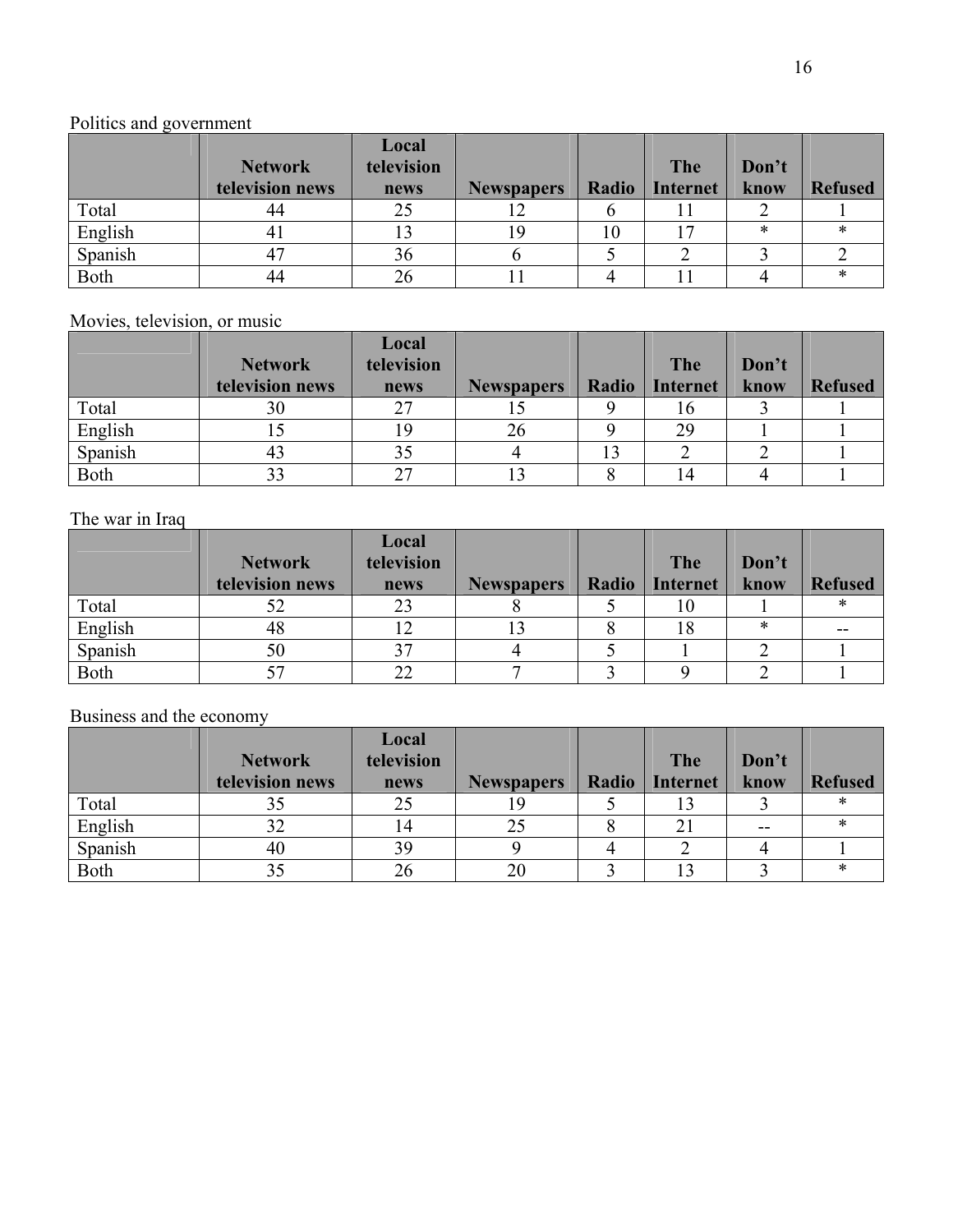#### **Methodology**

The findings reported here are based on a telephone survey conducted from February 11 to March 11, 2004 among a statistically representative sample of 1,316 Latino adults, 18 years and older, in target regions of high Hispanic concentrations, so that the responses could be examined nationally. The sampling methodology used in this survey was stratified sampling, involving the selection of separate simple random samples for strata or subgroups of telephone exchanges characterized by different levels of concentration of Hispanic households. Overall, the survey used seven strata, four nationwide, and three for the Los Angeles area. Such sampling proved easy to implement, is known to provide relatively accurate information, and is more cost effective compared to simple random sampling.

A disproportionate stratified random digit dialing (RDD) sample of Latino households was employed. To define the strata, at the national level, a list of all telephone exchanges in descending order by concentration of Latino households was produced, excluding several counties in the Los Angeles area. These exchanges were grouped into four strata based on the incidence of Hispanic households, each one containing approximately the same number of Latino households. A similar procedure was followed for the several counties in the Los Angeles area, except using only three strata. The counties are: Inyo, Kern East, Los Angeles, Orange, Riverside, San Bernardino, and Ventura Counties.

The survey results are reported based on weighted data adjusted in accordance to population characteristics using the March 2003 Current Population Survey (CPS), and controlling for age within gender and education attributes. The survey findings have a margin of sampling error of  $\pm$ /- 3.42 percent nationwide, and  $\pm$ /- 4.73 percent for the Los Angeles area, at the 95 percent confidence level.

To capture the range of opinions among Latinos of various backgrounds living in the United States, survey participants were offered the option of being interviewed in Spanish or English language. Of all, 645 participants were interviewed in English, and 671 were interviewed in Spanish. All fieldwork was performed by International Communications Research (ICR) of Media, Pennsylvania.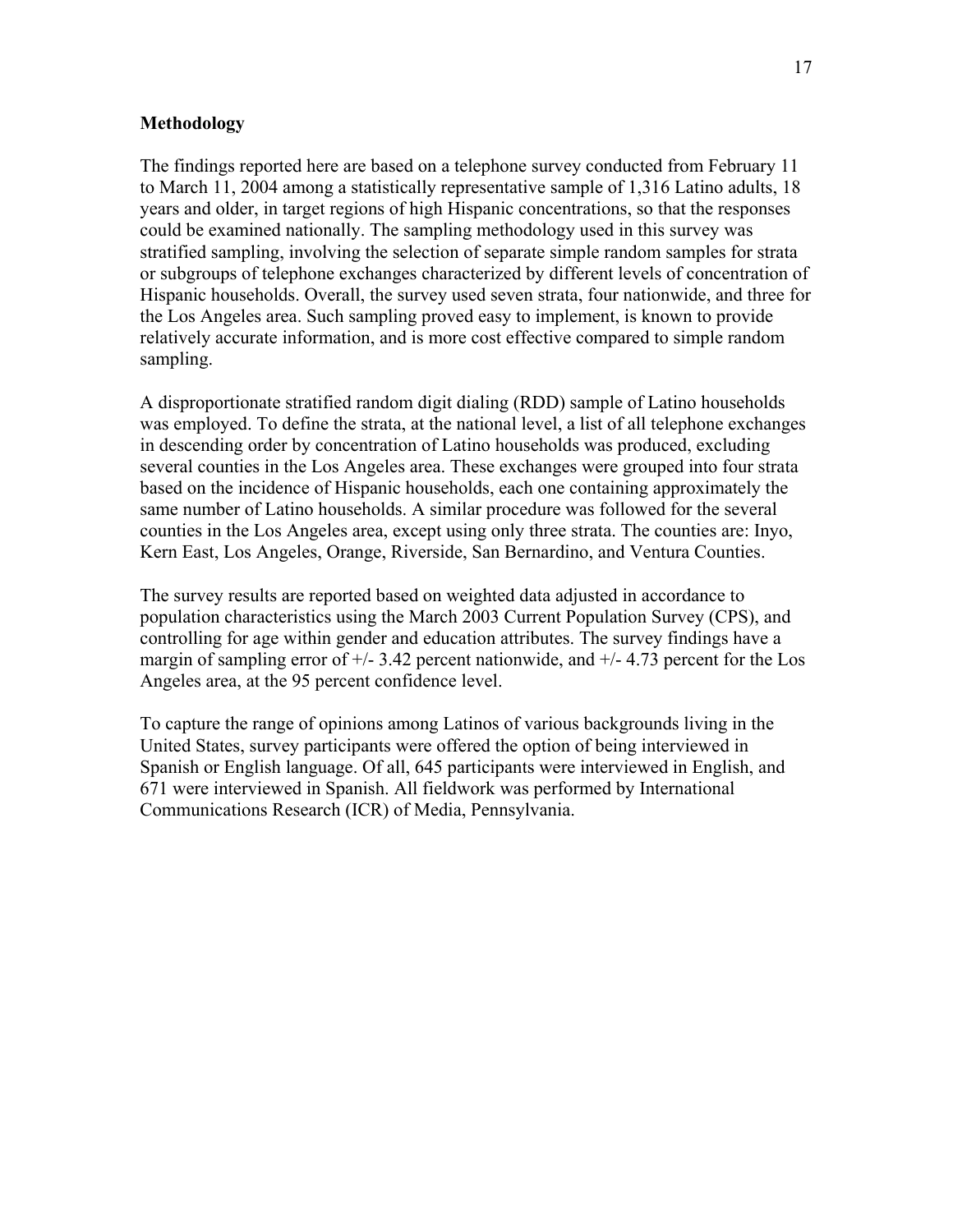|                                       | Unweighted                       | <b>Margin of Sampling Error</b> |
|---------------------------------------|----------------------------------|---------------------------------|
|                                       | <b>Number of Respondents (N)</b> |                                 |
| <b>Total Latinos</b>                  | 1,316                            | $+/- 3.42$                      |
| Los Angeles area***                   | 504                              | $+/- 4.72$                      |
| <b>Foreign/Native-Born</b>            |                                  |                                 |
| Foreign-Born Latinos                  | 767                              | $+/- 3.53$                      |
| Native-Born Latinos                   | 549                              | $+/- 4.18$                      |
| Generation                            |                                  |                                 |
| 1 <sup>st</sup> Generation            | 767                              | $+/- 3.53$                      |
| $2nd$ Generation                      | 296                              | $+/- 5.70$                      |
| 3 <sup>rd</sup> Generation and Higher | 247                              | $+/- 6.24$                      |
| <b>Primary Language</b>               |                                  |                                 |
| English-Dominant                      | 344                              | $+/- 5.28$                      |
| Bilingual                             | 397                              | $+/- 5.91$                      |
| Spanish-Dominant                      | 575                              | $+/- 4.08$                      |
| <b>Country or Place of Origin</b>     |                                  |                                 |
| Mexico                                | 898                              | $+/- 3.26$                      |
| Puerto Rico                           | 78                               | $+/- 11.16$                     |
| Cuba                                  | 55                               | $+/- 13.33$                     |
| Central America (Total)               | 141                              | $+/- 8.28$                      |
| South America (Total)                 | 69                               | $+/- 11.88$                     |
| Dominican Republic                    | 27                               | $+/- 19.22$                     |
| El Salvador                           | 48                               | $+/- 14.29$                     |
| All Other                             | 69                               | $+/- 11.88$                     |

#### Unweighted Number of Respondents and Margin of Sampling Error for Latino Sub-Groups

\*\*\* Includes Inyo, Kern East, Los Angeles, Orange, Riverside, San Bernardino, and Ventura Counties.